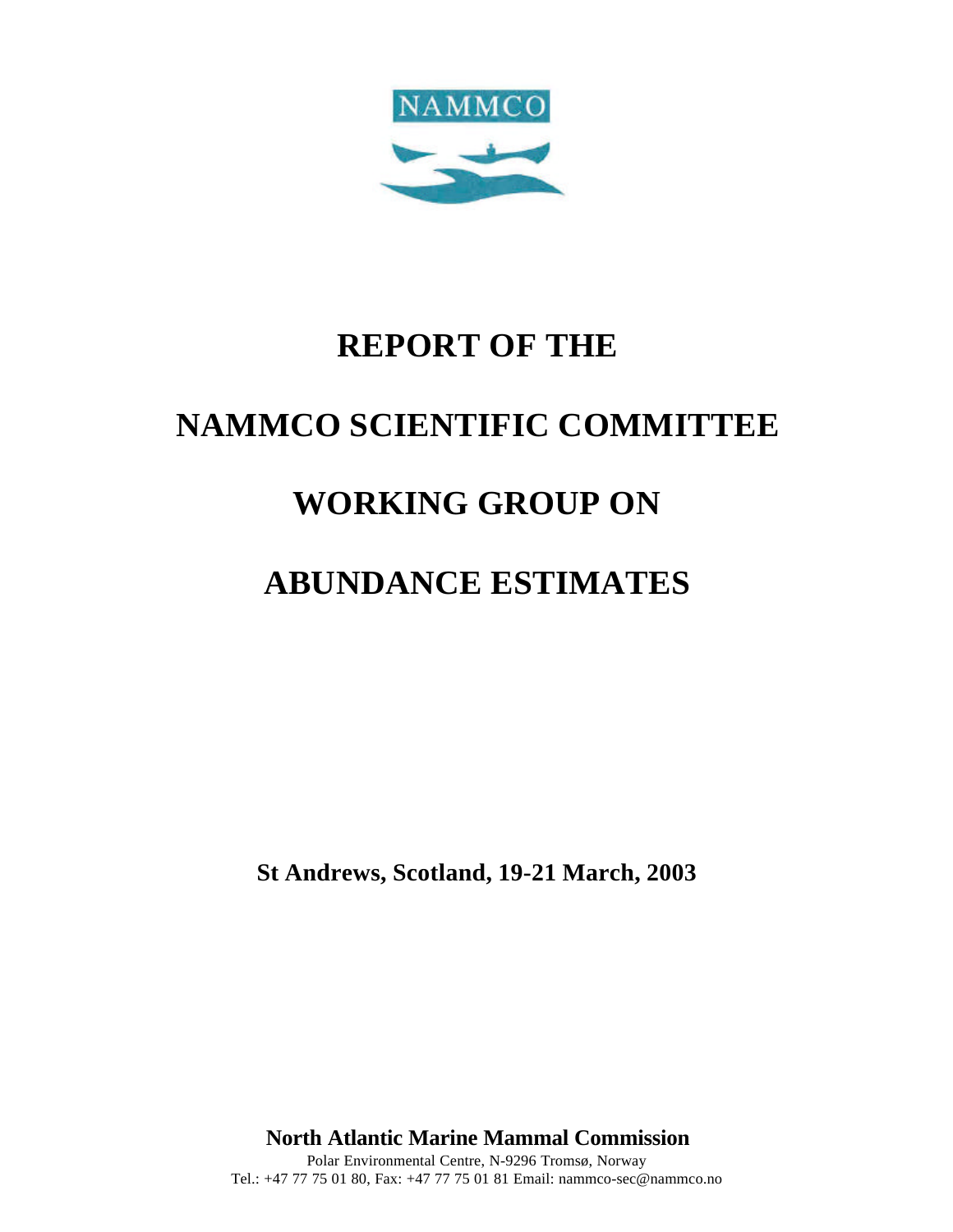# **NAMMCO SCIENTIFIC COMMITTEE WORKING GROUP ON ABUNDANCE ESTIMATES**

# **University of St Andrews, 19-21 March, 2003**

## **1. OPENING REMARKS**

Chairman Nils Øien welcomed all participants to the meeting (see Appendix 1). He reviewed the terms of reference for the Working Group.

The fourth North Atlantic Sightings Survey was carried out in June/July 2001. The survey was planned and co-ordinated by this Working Group under the auspices of the NAMMCO Scientific Committee. The Working Group met in March 2002 and considered survey reports and preliminary abundance estimates from the survey. In addition the Working Group conducted a full evaluation of the survey protocols and methodologies, to be used in the planning of future surveys. The Working Group made recommendations for work to be carried out to complete abundance estimates for several species from the NASS-2001 and earlier surveys.

The present Working Group is therefore tasked with continuing the evaluation of abundance estimates for target and non-target species, determining if additional analyses are required and recommending estimates for acceptance by the Scientific Committee. In addition there will be some discussion of the publication of survey results, and the future of the NASS.

## **2. ADOPTION OF AGENDA**

The Draft Agenda (Appendix 2) was adopted without changes.

## **3. APPOINTMENT OF RAPPORTEUR**

Daniel Pike, Scientific Secretary of NAMMCO, was appointed as Rapporteur for the meeting.

## **4. REVIEW OF AVAILABLE DOCUMENTS AND REPORTS**

The documents considered by the Working Group are listed in Appendix 3.

## **5. MINKE WHALES**

#### **i. 2001 ship survey**

An estimate of the abundance of minke whales form the NASS ship survey around Iceland and the Faroes was presented by Gunnlaugsson *et al*. (SC/11/AE/6). This area is exclusive of the aerial survey block around Iceland. Because of weather and ice related revisions to the survey plan, coverage probability was higher close to the East Greenland ice edge than in other portions of the same blocks. As the area close to the ice edge corresponds to an area of high minke whale density, it was considered that the uneven coverage within the original block structure would likely have resulted in a positively biased estimate. The area was therefore post-stratified to include narrow blocks near the ice edge. Double platform data were available and indicated that *g(0)* was less than 1, however an attempt to apply the double platform hazard probability method to these data was not successful due to the distributional properties of the data. The distribution of perpendicular distances showed a steep decline from the trackline and almost no "shoulder", and a long tail extending out to about 3,000 m from the trackline. This made the estimation of effective strip width (esw) problematic as the estimate was not robust to changes in truncation, binning of distance intervals or model choice. The estimated *esw* was narrower than those seen in previous NASS or other similar surveys.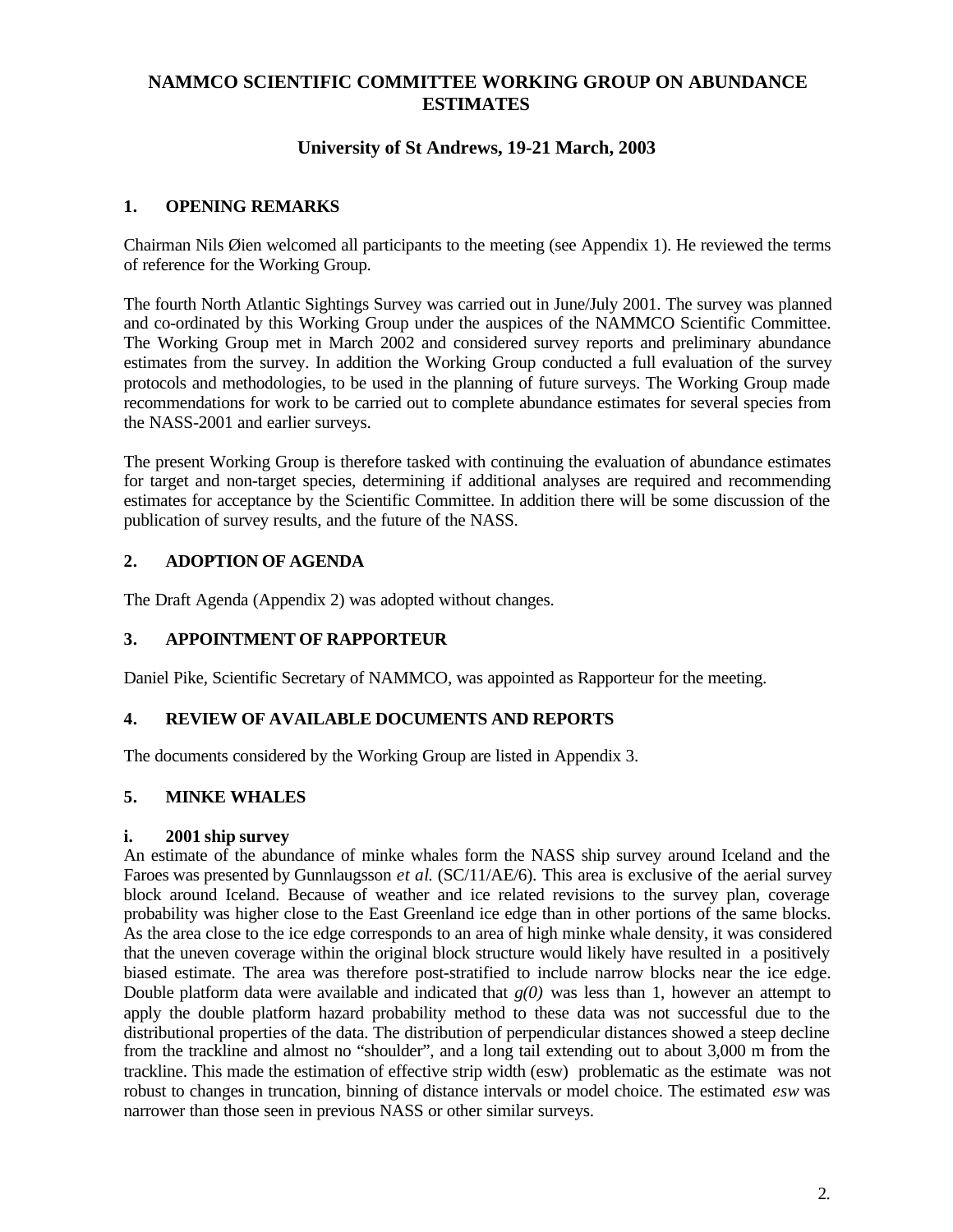The point estimate was 23,955 (cv 0.30) for the original strata and almost the same for the post-strata: the estimate using the original strata is therefore preferred. This is higher but not significantly so from the estimate from roughly the same area from the 1995 NASS (Pike *et al.* 2002). The distribution of minke whales differed somewhat between the surveys, with many more sightings in the Faroese block in 2001 than in 1995.

The Working Group examined the distributions of sighting angles, radial and perpendicular distances from the ship survey in an effort to determine the source of the highly peaked detection function. The distribution of radial distances was highly peaked near the vessel, especially for the primary platform. However there was not a great difference between the platforms. It was noted that similar problems were evident in the detection functions of small whales (northern bottlenose, pilot whales) but not of large whales such as fin and blue whales. Conclusive explanations for the unsusual distributions of radial, and especially perpendicular distances were not possible. There were several possible explanations proposed, including:

- a. rounding error to favoured distances and angles;
- b. distance estimation error caused by estimates being made in different measurement units at different distances;
- c. target species being both fin and minke whales, possibly resulting in observers scanning in a way that is incompatible with conventional line transect assumptions;
- d. use of both binocular and naked eye searching with no record of which attributed to each sighting, resulting in a mix of both types in the distributions of perpendicular and radial distances.
- e. other factors causing heterogeneity in detection probabilities such as weather.

Nevertheless the Working Group concluded that the detection function used by Pike *et al*. (SC/11/AE/6) was appropriate for these data, and that the abundance estimate should be comparable to earlier surveys. The Working Group recommended that further efforts be made to use the double platform data to estimate bias due to visible whales missed by observers for this species.

#### **ii. 2001 and 1987 aerial surveys around Iceland**

Borchers (SC/11/AE/4) provided new abundance estimates from the NASS aerial surveys around Iceland carried out in 1987 and 2001. Estimates for the 1987 survey were previously reported by Hiby *et al.* (1989) and Borchers *et al.* (1997). The former estimate was corrected for bias due to error in measuring radial distance, while the latter, considerably higher estimate was not. However it was not certain whether the difference between the 2 estimates was due to the measurement error bias or to apparent differences in the datasets analysed. An estimate for the 2001 survey was previously reported by Pike *et al.* (2002), but this estimate was not corrected for biases due to measurement error or whales missed by observers.

Borchers (SC/11/AE/4) developed maximum likelihood estimators of abundance for cue counting surveys with measurement error and investigated their properties by simulation. Conventional estimators not corrected for measurement errors were found to be insensitive to low levels of measurement error but increasingly biased as measurement error increased. The new estimators were found to be practically unbiased.

For the 1987 survey analysis, measurement error was judged from duplicate detections to be additive with an estimated std. err. of 0.11. However, a model with multiplicative errors was selected on the basis of AIC when fitting to all the survey data. Estimation using this model yielded an abundance estimate of 19,320 (cv 0.28) animals for the originally designed strata. Using analysis options that make the estimate as comparable as possible to the estimates obtained by Hiby *et al*. (1989), yielded an estimate of 10,700, compared to an estimate of about 9,000 obtained by Hiby *et al*. (1989). Estimates obtained using the same methods as were used by Borchers *et al*. (1997) yielded an abundance estimate of  $11,100$  – compared to the estimate of over  $20,000$  obtained by them. This indicates that the main source of this discrepancy was differences in the data used in the two analyses, but these differences are not understood.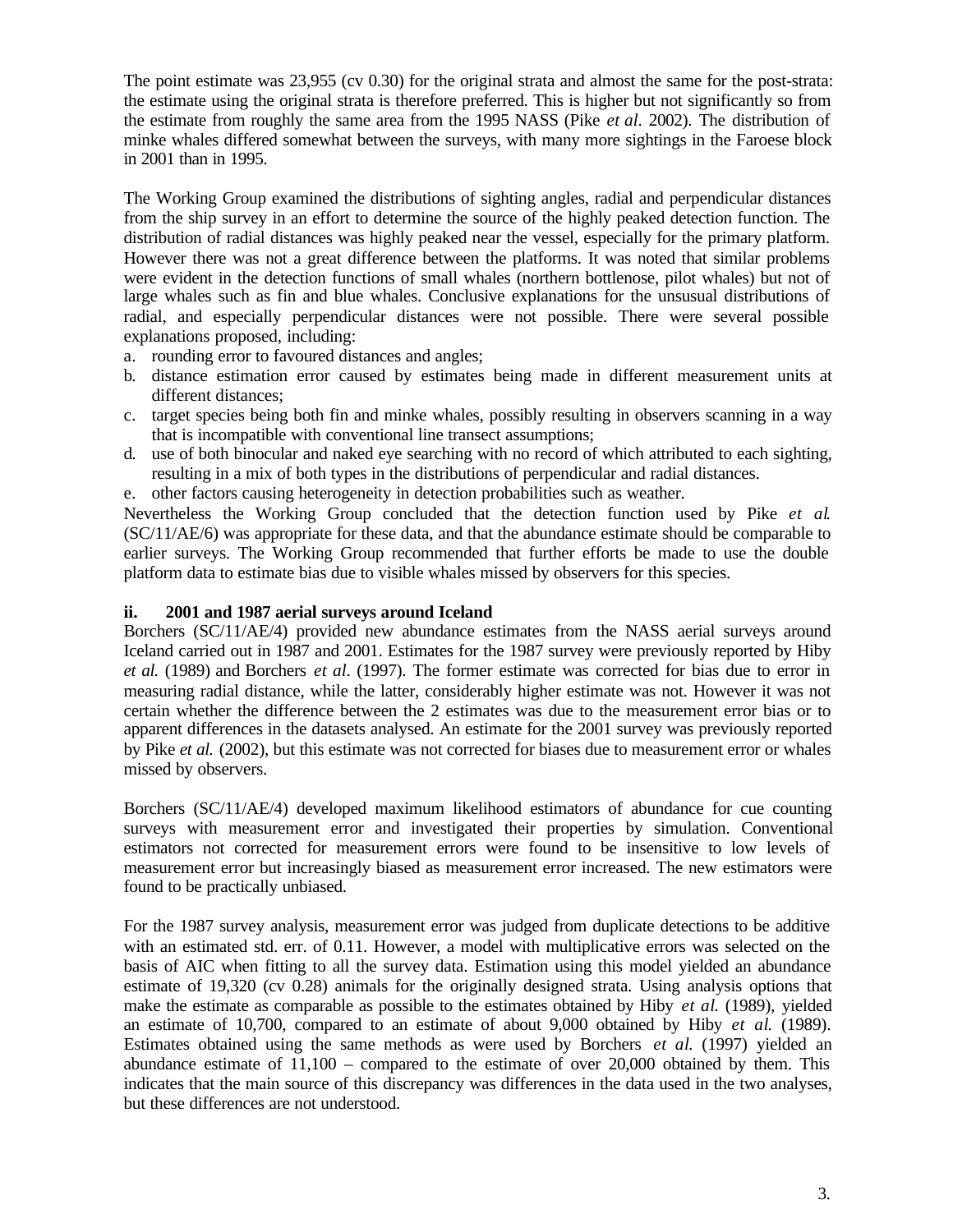For the 2001 survey analysis, measurement error had an estimated cv of only 11% for these data. Simulations show that bias due to errors of this magnitude are negligible. One of the primary observers on this survey detected cues at small radial distances with estimated probability of only around 0.25. Correcting estimates accordingly results in an abundance estimate with very high variance. Two approximately unbiased estimators were presented - one using all data and correcting for missed animals at distance zero, the other using only data from the side of the plane with the more efficient observer. Both methods yield abundance estimates of about 43,000 animals. The estimate using only the more effective observer has greater precision (cv  $0.19$ ) than the estimate using both observers (cv 0.32).

For 2001, the estimate using data from the more effective observer was considered preferable, as it was more precise and straightforward in calculation than the estimate using both observers. This estimate was therefore recommended for acceptance by the Scientific Committee.

Both estimates assume a cueing rate for minke whales of 53 surfacings per hour. Sampling variablility in this estimated cueing rate has not been accounted for in the variance of the abundance estimate, which therefore is negatively biased. The group discussed whether variability in dive times for given overall surfacing rates would add to the uncertainty in the abundance estimate, but concluded that this is not the case.

The apparent inconsistencies in the datasets from the 1987 survey analysed by Hiby *et al.* (1989), Borchers *et al.* (1997) and Borchers (SC/11/AE/4) were troubling, however it seems likely that the dataset analysed by Borchers *et al.* (1997) was corrupted in some way, as the results of the other two analyses are consistent. The new estimate by Borchers (SC/11/AE/4) for 1987 was therefore recommended for acceptance by the Scientific Committee.

In discussion the Working Group noted that it was not clear whether the measurement error had an additive or multiplicative distribution, and that a more flexible error model, such as the gamma distribution, might be more appropriate. While this was considered unlikely to have much effect on the point or variance estimates, the Working Group recommended that such a model be developed for these data.

Pike *et al.* (SC/11/AE/5) presented a conventional line transect estimate of minke whale density from a shipboard transect through Faxaflói Bay in SW Iceland. This area corresponds to block 1 of the aerial survey and is an area of consistently high minke whale densities. It was therefore of interest to determine if the densities realised by the shipboard survey would correspond with those found from the aerial survey. The transit was conducted under optimal conditions with higher searching effort than was normal on the rest of the survey. Double platform data, while not analysed, indicated that bias due to animals being missed by observers was much lower than during the rest of the survey. The realised density was  $1.63$  whales nm<sup>-2</sup> is very similar to estimate for the same block from the aerial survey of 1.74 whales  $nm^{-2}$  (cv 0.22) obtained by Borchers (SC/11/AE/4).

The Working Group considered that this provided some independent indication that the estimates obtained in the aerial survey using cue counting were realistic. The shipboard estimates would be expected to be somewhat negatively biased due to diving whales unavailable to the observers, however these biases might be small because of the high survey effort and optimal sighting conditions on this portion of the survey.

#### **iii. Combined estimates**

For the 2001 survey there is no overlap between the estimates from the aerial and shipboard components. Combined abundance can therefore be obtained by summation.

#### **iv. Trends in abundance**

Abundance estimates for minke whales from all NASS and Norwegian surveys are provided in Table 1.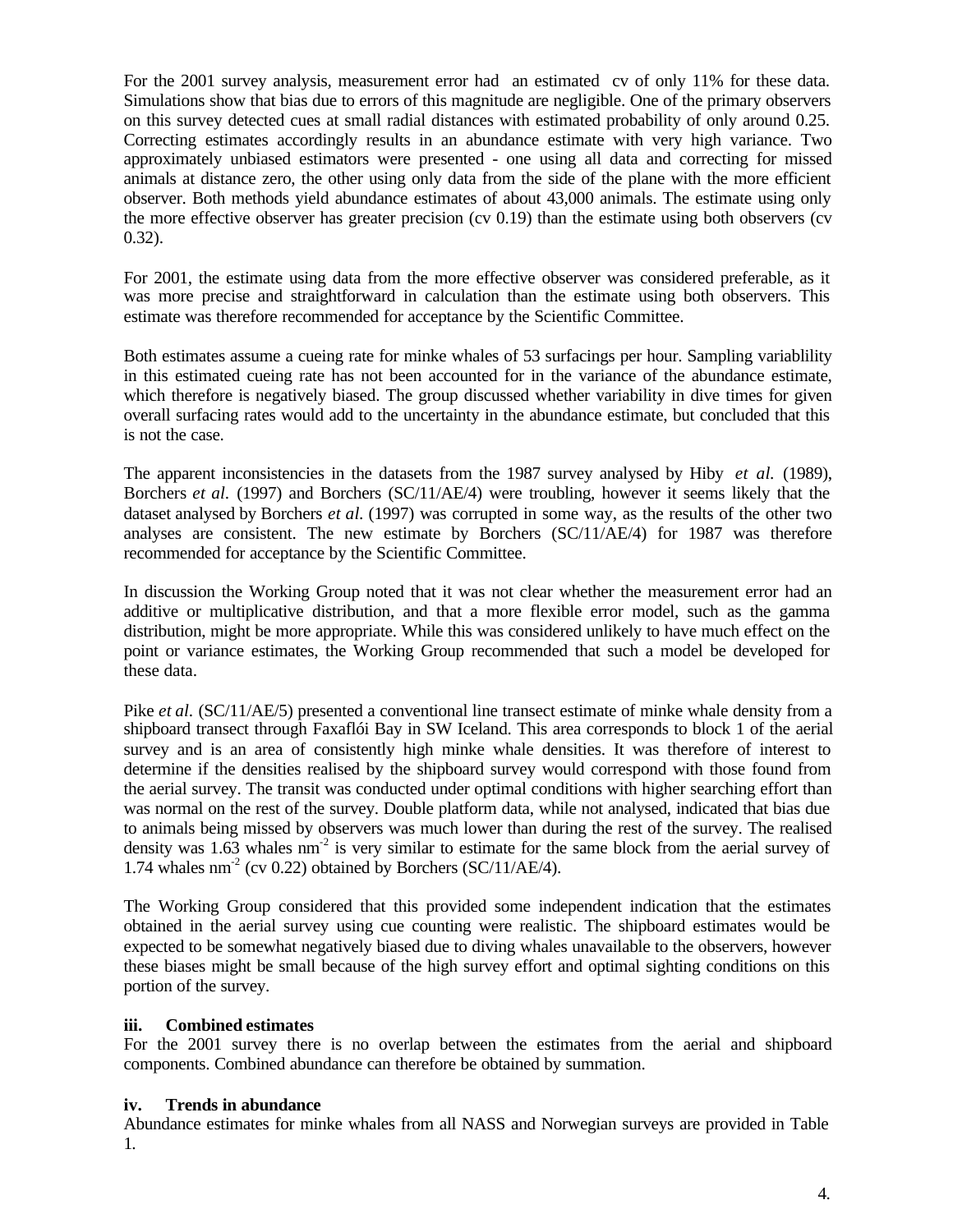The estimate from the aerial survey for coastal Iceland in 2001 is more than double that for 1987, however the difference is not significant. The Working Group concluded in 2002, based on line transect analysis of the density of minke whales from the 4 aerial surveys carried out since 1986, that the abundance of minke whales around Iceland has been stable or shown a moderate increase over the period. This conclusion remained unchanged.

The results from the NASS series (Table 1) indicate an increase in minke whale abundance to the south of Iceland and around the Faroes from 1995 to 2001. There seems also to have been a decrease in the abundance of minke whales in the Barents Sea, the Norwegian Sea and the North Sea in the same period. These changes in spatial distribution are not statistically significant, but might indicate a shift towards more southern and central Atlantic waters in the Central and Eastern Stocks of minke whales.

## **6. HUMPBACK WHALES**

Burt *et al.* (SC/11/AE/7) presented estimates of humpback whale abundance from the 1995 and 2001 Icelandic and Faroese aerial and shipboard surveys. The data were analysed using the "count" variant of the methodology of Hedley *et al.* (1999). The effort data was divided into small segments, over which covariates were assumed not to vary, and the number of sightings within each segment was estimated. This number formed the response variable and locational variables were used as explanatory variables in a generalised additive model (GAM). A school density surface was obtained by predicting over a grid of the whole survey region and abundance was then estimated by integrating under the surface. Data from these surveys were analysed separately, and results were compared in regions of overlap. The estimated abundance for the region covered by the aerial surveys was 950 (cv 0.37)) in 1995 and 3,371 (cv 0.79) in 2001. The estimated abundance of humpback whales from the shipboard surveys was 22,305 (cv 0.59) in 1995 and 14,259 (cv 0.50) in 2001. A calibration factor to make the aerial and shipboard abundance estimates compatible was calculated using data from the areas of overlap between the respective shipboard and aerial surveys. Using this calibration factor, the estimated abundance from the aerial survey was 15,270 in 1995, and 9,920 in 2001.

Discussion in the Working Group focused on two issues, the high ratio (16.55) of the shipboard survey abundance estimate compared to the aerial survey abundance estimate in 1995 and the high variances associated with the GAM bootstrap estimates. It was concluded that the high shipboard to aerial abundance ratio in 1995 was probably not a feature of the modelling method *per se* as the shipboard abundance estimate for 1995 was similar to the existing abundance estimate calculated with conventional line transect methods, although the GAM point estimates were sensitive to the given degrees of freedom.

The high variance of the GAM bootstraps in both the aerial and shipboard surveys was a disappointment to the Working Group which had hoped the use of spatial covariates would increase the precision of the abundance estimates. The major reason suggested for this was that the main variables determining humpback distribution are probably not location and depth, so that spatial models using these variables alone have limited ability to reduce variance. The Working Group therefore recommended that, as a first step, available maps of oceanographic features such as sea surface temperature and chlorophyll be examined for an apparent relationship to the concurrent distribution of humpback whales in the area. If so, these variables could be off value in the spatial analysis.

The Working Group considered that an integrated spatial analysis of the aerial and shipboard data might provide less biased and more precise estimates of abundance for both 1995 and 2001, and recommended that this be done if more promising potential covariates can be found. In addition, a conventional line transect analysis of the 1995 aerial survey would be useful for comparison to the estimate derived from the spatial analysis.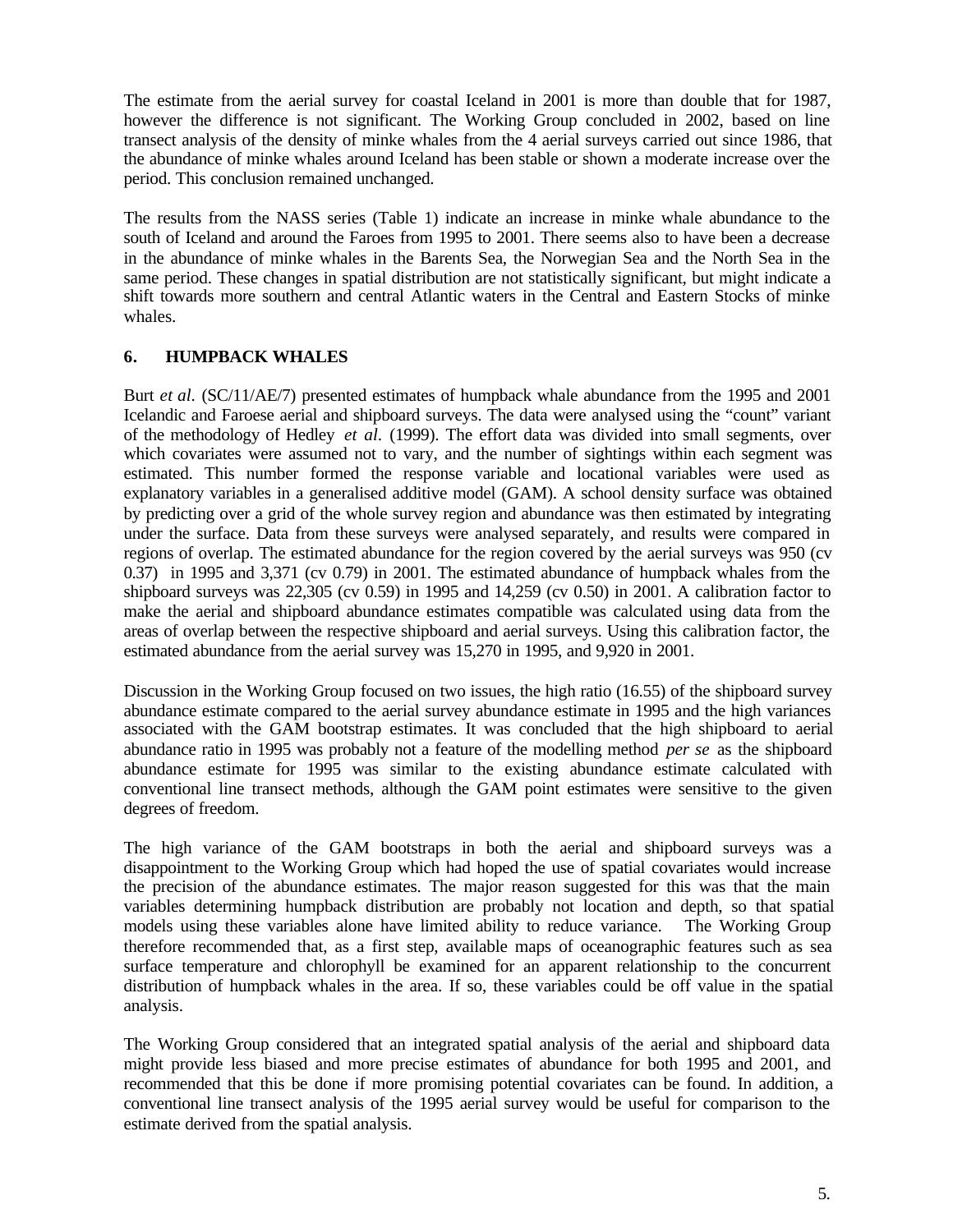The Working Group noted that the abundance of humpbacks in the North Atlantic has been estimated at 10,600 (cv 0.067) for 1992-93 using mark-recapture analysis of photo-id (and biopsy) data (Smith *et al.* 1999). Because of the very high cv's of the NASS estimates, there is no significant difference between YoNAH and NASS estimates. However, the YoNAH estimate is for the whole North Atlantic; only a proportion of the population is found around Iceland.

The YoNAH estimate for the North Atlantic is negatively biased for 2 reasons: animals that do not breed in the West Indies are under-represented; and the area east of Iceland was poorly sampled. Nevertheless these biases could not fully account for the difference in the YoNAH and NASS point estimates. Conversely the NASS shipboard estimate from 1995 may be positively biased because of possible double counting.

The Working Group concluded that the discrepancy between the NASS and YoNAH estimates was likely a combination of the above-mentioned biases and the large cv's of the NASS estimates. Further studies are needed to resolve these differences more fully. In particular, photo-id/biopsy studies need to sample humpback whales in all important habitats around Iceland. For future NASS, consideration should be given to designs suitable for humpback whale feeding aggregations.

## **Combining estimates**

As the aerial and shipboard components of the 1995 and 2001 surveys overlapped for this species, the estimates are not additive. Estimates for the aerial and shipboard survey blocks are provided in Table 1.

## **Trends in abundance**

In 2002 the Working Group reviewed an analysis of the trend in encounter rate over the course of the 4 Icelandic aerial surveys carried out since 1986 which showed an increase of 11.4% (SE 2.1%) per year over the period in the survey area. This rate of increase is in accordance with that of 11.6% over the period 1970 to 1988 in recorded sightings humpback whales by whalers operating west of Iceland reported by Sigurjónsson and Gunnlaugsson (1990). The total estimates from the spatial analyses of the 1995 and 2001 surveys do not reveal a trend over the period, but they are much higher than estimates from earlier surveys. All available evidence indicates that the abundance of humpback whales around Iceland has increased since 1987.

## **7. OTHER SPECIES**

#### **i. Fin whales**

Pike *et al.* (SC/11/AE/8) reported revisions to the estimates of fin whale abundance in the Faroese and Icelandic blocks reported by Gunnlaugsson *et al.* (2002). The new estimates use estimates of *esw* adjusted for the vessel covariate at the stratum level. This should result in somewhat more accurate block estimates, as most blocks were surveyed by only one vessel. In addition a bootstrap estimate of variance was used in the new estimates. The revised total estimate is virtually identical to that reported by Gunnlaugsson *et al.* (2002), however the block estimates differ slightly. The most notable differences are in the Iceland SW (revised lower) and Faroese (revised higher) blocks. The vessel that surveyed the Iceland SW block (AF2) had a somewhat wider *esw* than the average while the Faroese vessel had a somewhat narrower *esw*.

The Working Group noted that the new stratum estimates, while having slightly lower precision than those presented last year, should be more accurate, and recommended their acceptance by the Scientific Committee.

Øien reported that estimates of large whale abundance from the 1995 and 1996-2001 Norwegian surveys were presently in preparation. Noting that this information would be required for an upcoming assessment of fin whales in the Norwegian and East Greenland-Iceland stock areas by the NAMMCO Scientific Committee, the Working Group recommended the completion of these estimates on a timely basis.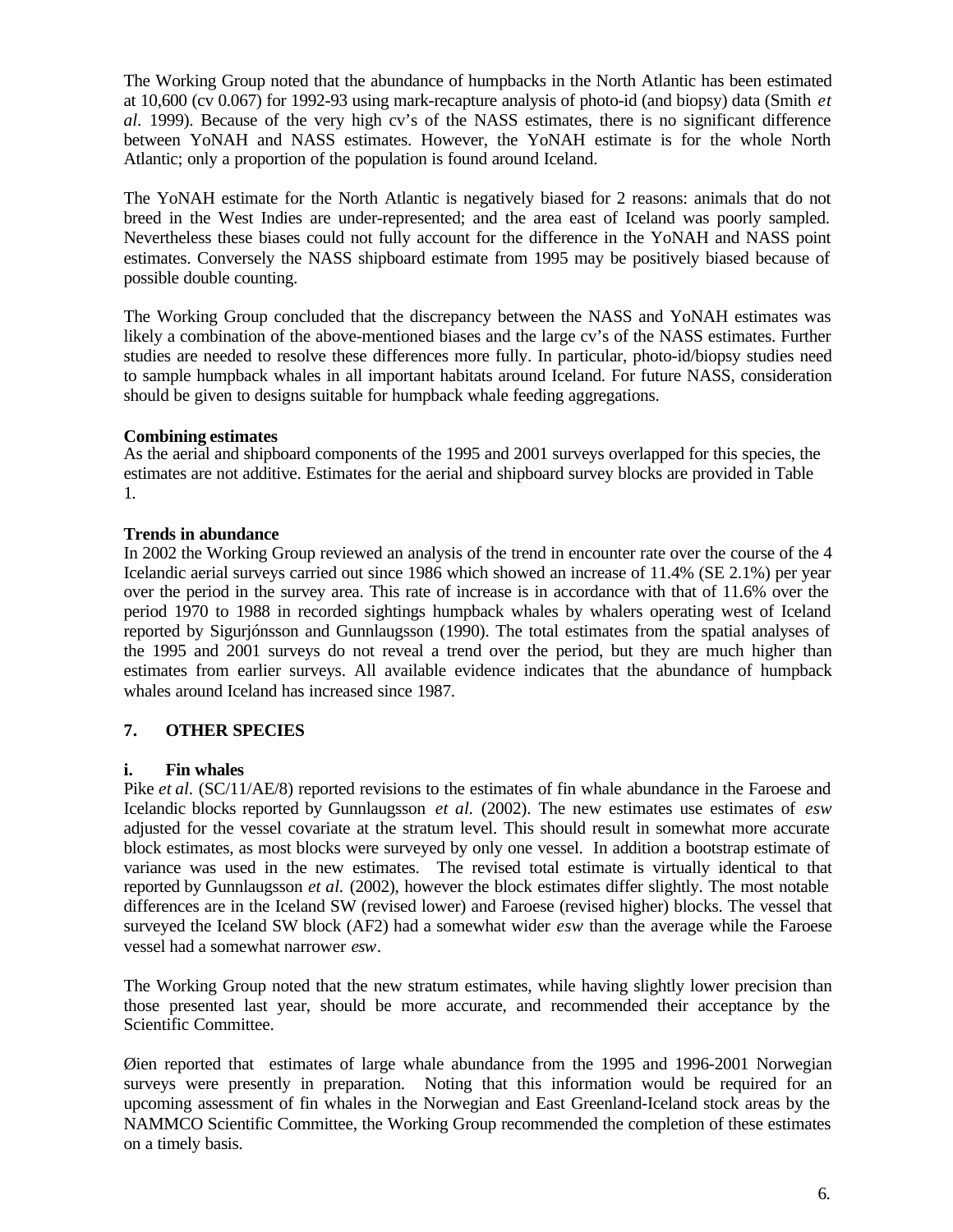## **Trends in abundance**

Estimates from NASS around Iceland and the Faroes are listed in Table 1.

## **ii. Dolphins**

Pike reported that an analysis of *Lagenorhyncus* spp.. dolphin abundance from the Icelandic aerial surveys conducted since 1986 was in progress.

The Working Group reiterated its conclusions from previous meetings, that while an analysis of the shipboard dolphin data from the Icelandic 2001 and earlier surveys is feasible, the problems of uncertain species identification, uncertain group size estimation, and possible responsive movement of these species would present significant problems for abundance estimation. As a first step, the data should be closely inspected to determine if further analyses are likely to be useful.

Desportes reported that an analysis of the abundance of *Delphinus* sp. from the Faroese area of the NASS-1995 was presently underway. In addition an analysis of the abundance of *Lagenorhyncus* spp. dolphins from the Faroese NASS-2001 block is in progress.The Working Group recommended that these analyses be completed in a timely manner.

## **iii. Pilot whales**

Pike *et al.* (SC/11/AE/10) provided abundance estimates, uncorrected for availability or perception biases, for pilot whales from the Faroese and Icelandic shipboard components of NASS-2001. The estimate was derived using conventional line transect methods. The total estimate for the Faroese and Icelandic blocks of 65,315 (cv 0.39) is considerably but not significantly lower than estimates for comparable areas from NASS 1987, 1989 and 1995. The estimated *esw* was higher for this survey than for most previous surveys. If it is positively biased then the abundance estimate is negatively biased. The authors considered it unlikely that the observed differences in abundance between surveys reflected a real change in the population. Pilot whales are migratory and move into the survey area during the summer months. Some variation between years can be expected, due to differences in the timing of the surveys and/or the advance of the season in a given year. None of the surveys have covered the total summer range of this species.

The Working Group noted that pilot whales had not been a target species for the 2001 survey. The estimation of group size and the discrimination of sub-groups are problematic for this species and require specialised methods that were not implemented fully in the 2001 survey. It was also suggested that there were probably differences in operational procedures between vessels. The Faroese vessel, which encountered generally good weather, was able to close on sightings and count subgroups. The Icelandic vessel surveying Block B to the southwest of Iceland operated in higher sea states, and was not able to identify and record separate subgroups so precisely. Correspondingly, this resulted in a substantially higher estimated mean school size for Block B than for the Faroese block. Probably most importantly, there was no coverage in areas to the south of Iceland and the Faroes that are known from previous surveys to have relatively high densities of pilot whales. The Working Group concluded that a survey targeting this species requires a different spatial coverage and special field methods that were not used in 2001. The estimate is therefore not representative of the numbers in the Northeast Atlantic and should not be used for assessment purposes.

#### **iv. Sperm whales**

No new information was available for this species since the last meeting of the Working Group.

## **v. Bottlenose whales**

Pike *et al.* (SC/11/AE/11) provided abundance estimates for northern bottlenose whales from the shipboard components of NASS 1995 and 2001. There were not enough sightings in the 1995 survey to reasonably estimate the detection function. Therefore sightings from both surveys were combined for the purpose of estimating a single detection function. This was considered reasonable because the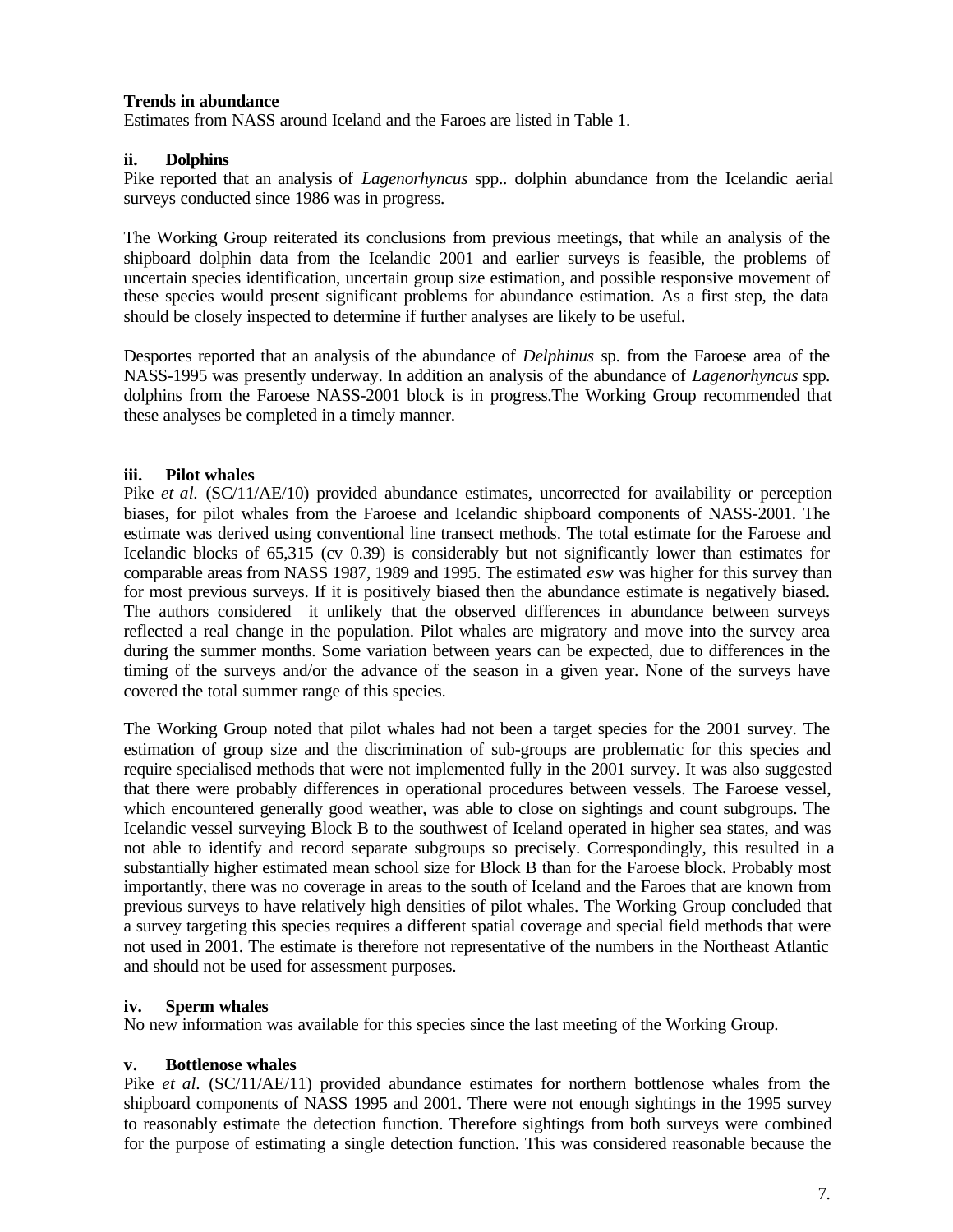same basic field methods, and some of the same vessels and observers were used in both surveys. A separate analysis was also done for the 2001 survey, using only sightings from that survey to estimate the detection function. Double platform data was available for the 2001 survey, and from the Faroese block in 1995, but was not used here for bias correction.

Distribution was similar in the two surveys, however more sightings were made to the northeast of Iceland in 2001 than in 1995. Most sightings were made in the Faroese block in both years. The estimates for the two surveys were almost identical although the 1995 estimate was much less precise. The estimate for 2001 using data from both surveys to estimate the detection function was similar to that using only data from that year. These estimates are negatively biased due to whales missed by observers and whales that were diving as the vessels passed. The latter bias is likely severe for this long-diving species. In addition neither survey covered the entire summer range of the species, which extends farther south of Iceland and the Faroes at this time of year.

The Working Group concurred with the authors that bias due to diving animals being missed was likely severe for this species. Bias due to animals on the surface being missed was likely of less significance as this species frequently occurs in groups that are easy to see at short distances. It was suggested that bounds on the bias due to diving whales being missed could be estimated from recent radio tracking experiments on 2 whales off Eastern Canada (Hooker and Baird 1999). Based on these data a correction factor for this bias is unlikely to be greater than 3. However these data may not be applicable as they were collected from only 2 animals and in another part of the Atlantic.

The changes in distribution were of interest but difficult to interpret. The 2001 survey covered this area about 2 weeks earlier than in 1995. This species is known to migrate out of Norwegian and northern Icelandic waters early in the summer, so it is possible that the 1995 survey missed the seasonal peak in the occupation of these areas. It is also possible that environmental changes may have lead to shifts in distribution, but this could not be assessed. The Working Group recommended that telemetry studies be conducted on this species, both to further elucidate migratory patterns and stock structure, and to obtain data on diving to be used for determining correction factors for survey data.

The uncorrected estimates from 1995 and 2001 are significantly higher than the uncorrected estimate from the 1987 survey of 5,800 (cv 0.15) (NAMMCO 1995).

#### **vi. Blue whales**

Pike *et al.* (SC/11/AE/12) provided estimates of blue whale abundance from the NASS-1995 and 2001 shipboard surveys around Iceland and the Faroes. An insufficient number of sightings were made in either survey to reliably estimate the detection function, so sightings from the 2 surveys were combined for this purpose. Blue whale sightings were recorded in 4 levels of uncertainty of species identification. For this reason 2 estimates were calculated: a "High" estimate including all classes of sightings, and a "Low" estimate excluding the most uncertain classes of sightings.

Blue whales were concentrated to the west and north of Iceland in both surveys. The difference between the HIGH and LOW estimates was not as great as might be expected given the difference in the number of sightings, primarily because sightings with more uncertain species identification tended to be far from the trackline, and therefore their addition had the effect of increasing the effective strip width. The estimates from both surveys are consistent with a population of between 700 and 1,900 blue whales in the survey area. An area of blue whale concentration off western Iceland near the Snæfellsnes Peninsula has not been covered well particularly in the 2001 survey.

## **8. ADDITIONAL ANALYSES TO BE CARRIED OUT**

Table 2 provides a summary of future work to be carried out to refine abundance estimates from the 2001, 1995 and earlier surveys. The Working Group noted with pleasure that estimates had been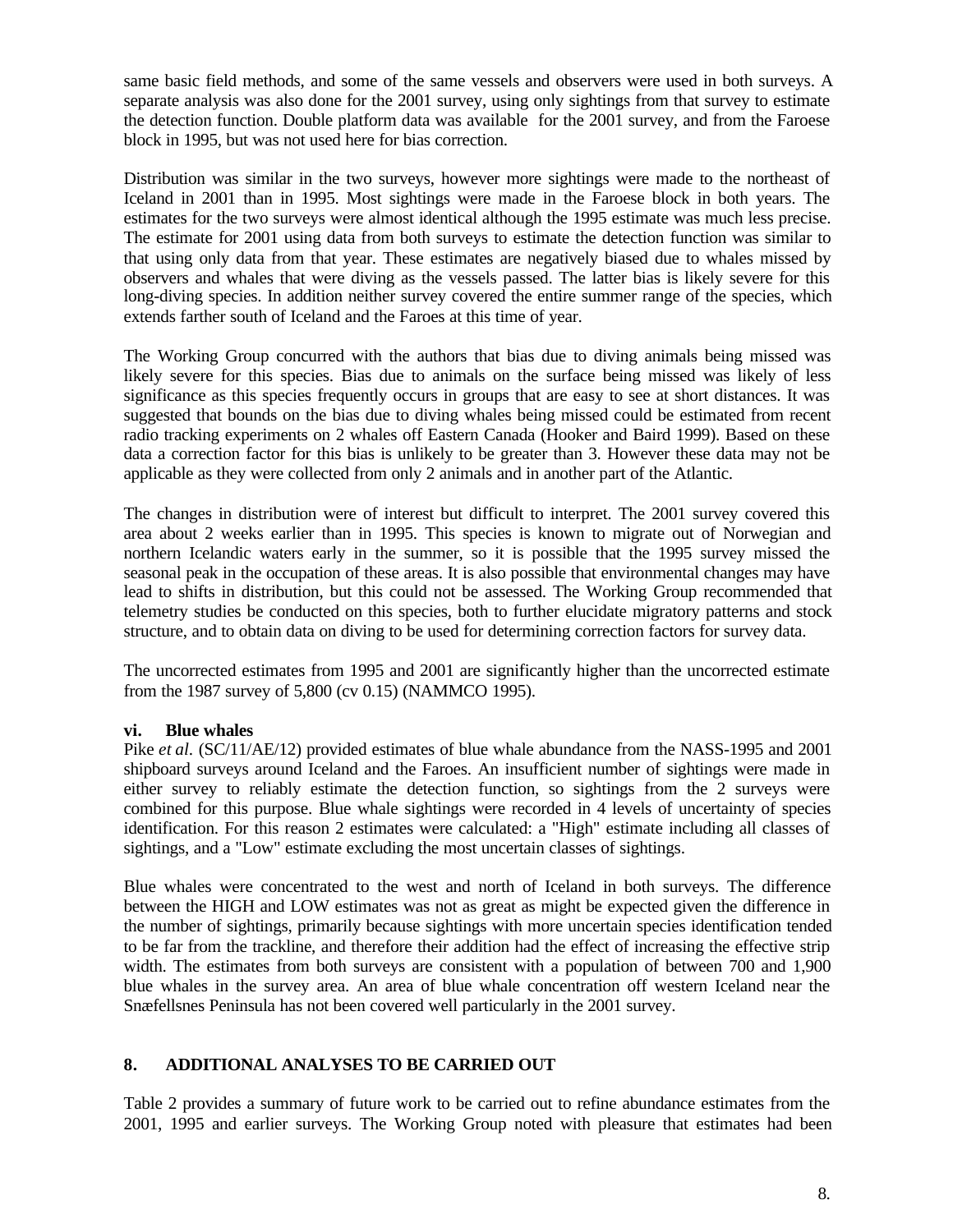completed for target species, and preliminary estimates had been completed for most non-target species for which abundance estimation was feasible.

In addition to the work listed in Table 2, the Working Group recommended that estimates of the abundance of non-target species, particularly fin whales, from the Norwegian surveys be completed as soon as possible. The Working Group also reiterated its previous recommendations with regard to estimating dolphin abundance from NASS shipboard data (see 7.ii.).

#### **9. STRUCTURING INTEGRATED ANALYSES FROM ALL NASS**

Tables 1 provides a first step towards integrating the results of all NASS by providing estimates by species and survey for comparable areas. However some other issues remain to be addressed to improve comparability between surveys.

The analytical methods used in estimating abundance for some species from the 1987 and 1989 Faroese and Icelandic ship surveys differed somewhat from those used for later surveys. Some reanalyses may therefore be required for these surveys using a more standardised analytical approach.

The stratification and coverage in the Faroese and Icelandic ship surveys has varied greatly between surveys. Although the groupings used in Table 1 address this to some extent, there is still some variation in the size and extent of the areas. Post-stratification into comparable areas would be facilitated by assembling all NASS data into a standardised database format from which spatially bounded sub-sets could be easily extracted. The DESS program used by the IWC is one example of such a program that could be modified for use with the NASS for storing and extracting data. There would be some cost involved in creating such a database and formatting the data for inclusion in it. However, given the costs and effort that have gone into conducting these surveys, the Working Group considered that this would be a good investment that would facilitate the use of these data. The Working Group therefore recommended that such a database be established for the NASS data.

#### **10. FUTURE OF THE NASS**

The first surveys had the major objective of producing a first description of the distribution and abundance of cetaceans over large areas of the North Atlantic. This objective has been in large part fulfilled. Later Norwegian surveys focussed specifically on providing abundance estimates for minke whales for input into their management program. It is necessary to determine the necessity and objectives of continued large-scale integrated cetacean surveys in the North Atlantic, as the nature of the objectives will determine the optimal form of the survey.

For all countries involved in NASS, the main objective now is to provide abundance estimates for target species for input into harvest management programs. For this purpose periodic estimates of absolute abundance are required, and these estimates should be as unbiased and precise as possible, and with quantified uncertainty. A secondary objective will be to provide information on distribution and abundance for research into ecosytem relations, long-term environmental change and fisheries interactions.

Several countries are planning surveys which may offer opportunity for integration into a large-scale survey. Iceland will continue surveys on a 5-6 year rotation, with the next survey tentatively planned for 2006. A new SCANS is being planned for 2005/6, with the offshore portion to be conducted in 2006. The survey will cover the North Sea and adjacent waters, and the North Atlantic EEZ's of all European Union countries. The Faroe Islands is planning a survey of small cetaceans to coincide with the offshore portion of SCANS in 2006. Norway will continue its rotational survey program, but integrate it with other surveys to the extent feasible. Therefore the best opportunity for a future largescale integrated sightings survey would appear to be in 2006. The Working Group recommended that contacts be made between the organisations planning these surveys in order to integrate them to the extent possible.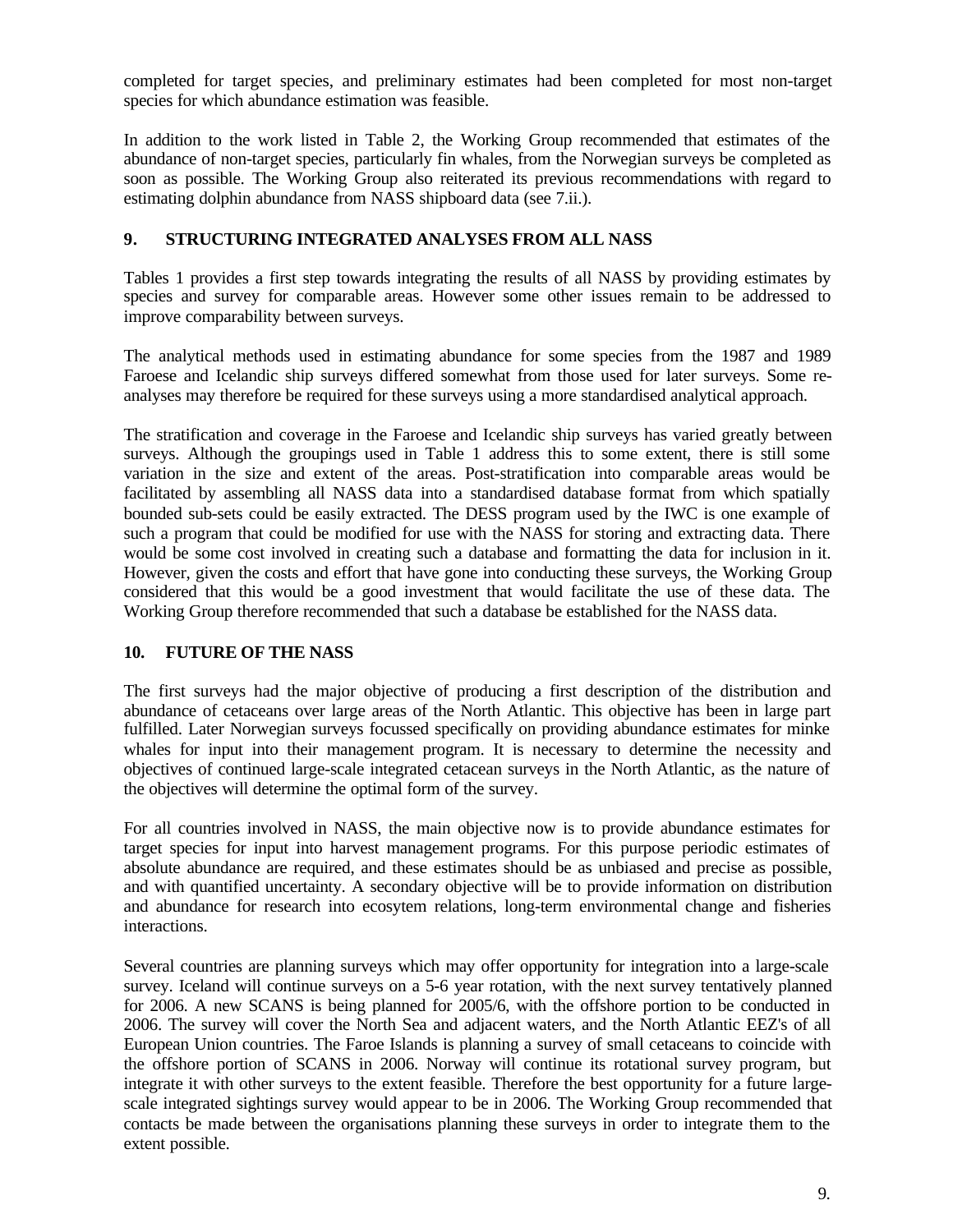A particular problem is the differing target species of the surveys. Experience with NASS suggests that surveys with large whales as target species do not provide adequate data for small whales and dolphins. The Working Group recommended that survey protocols be modified to make them applicable to multiple species, to the extent feasible given the overall objectives of the surveys.

The Working Group considered the idea of conducting "mosaic" type surveys after the Norwegian model, in which a portion of the total survey area is surveyed annually on a rotational basis. Norway has completed a first 6 year rotation and has had a positive experience with this survey mode. The main advantages are logistical, with annual use of equipment and personnel, rather than a more longterm rotation. This allows more continuity in the use of observers, which in turn results in more experienced observers and better-quality data. The main disadvantage is the loss of synoptic coverage in chosen years, and thus for these years the precision would have been better with a synoptic than with a mosaic design. This would indeed be the case if the whole stock is present in the area covered. If, however, there are shifts in the spatial distribution on a large scale (*e.g*. see 5.iv), the true uncertainty in abundance might be higher than the estimated uncertainty in the synoptic survey. In the long run, a well-designed mosaic of frequent partial surveys might provide a better basis for estimating trends in time and space than do infrequent large-scale surveys. The Working Group recommended that this model be considered for application on an international basis over the entire area covered by NASS.

The NASS have provided important information on the distribution and abundance of cetaceans in the North Atlantic that will be useful for many years to come.

## **11. PUBLICATION OF SURVEY RESULTS**

A future volume of NAMMCO Scientific Publications will be a compilation of the results of all NASS conducted to date. The volume, to be edited by Nils Oien and Daniel Pike, is scheduled for publication in late 2004. A list of titles has been prepared and authors have been contacted to begin work on the papers.

## **12. OTHER BUSINESS**

There was no other business.

## **13. ADOPTION OF REPORT.**

The final version of the report was adopted by correspondence on…

#### **REFERENCES**

- Borchers, D.L. 2003. Analyses of the NASS 1987 and 2001 minke whale cue counting surveys taking account of distance estimation errors. SC/11/AE/4 for the NAMMCO Scientific Committee.
- Borchers, D.L. and Burt, M.L. 1997. Sei and fin whale abundance in the North Atlantic, estimated from NASS-95 shipboard survey data. SC/5/AE/1 for the NAMMCO Scientific Committee.
- Borchers, D.L., McCracken, M., Gunnlaugsson, Th. and Burt, M.L. 1997. Estimates of minke whale abundance from the 1987 and 1995 NASS aerial surveys. SC/5/AE/2 for the NAMMCO Scientific Committee.
- Buckland, S.T., Bloch, D., Cattanach, K.L., Gunnlaugsson, Th., Hoydal, K., Lens, S. and Sigurjónsson, J. 1993. Distribution and abundance of long-finned pilot whales in the North Atlantic, estimated from NASS-87 and NASS-89 data. *Rep. int. Whal. Commn* (Special Issue 14):33-49.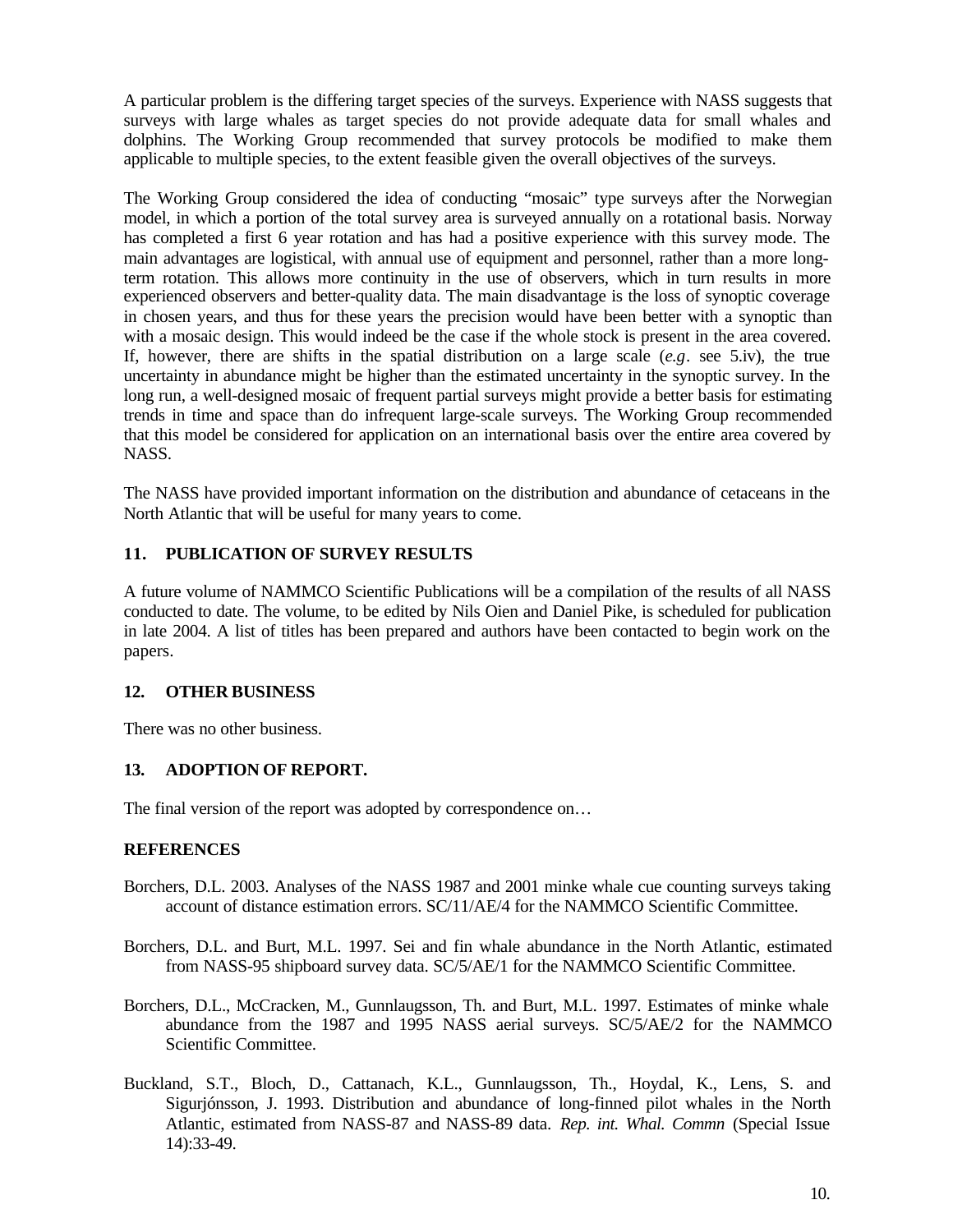- Burt, M.L. and Borchers, D.L. 1997. Pilot whale abundance in the North Atlantic, estimated from NASS-95. SC/5/AE/3 for the NAMMCO Scientific Committee.
- Burt, M.L., Hedley, S.L. and Paxton, C.G.M. 2003. Spatial modelling of humpback whales using data from the 1995 and 2001 North Atlantic Sightings Surveys. SC/11/AE/7 for the NAMMCO Scientific Committee.
- Gunnlaugsson, Th. and Sigurjónsson, J. 1990. NASS-87: Estimation of whale abundance based on observations made onboard Icelandic and Faroese survey vessels. *Rep. int. Whal. Commn* 40:571-580.
- Gunnlaugsson, Th., Pike, D.G, Vikingsson, G.A., Desportes, G. and Mikkelson, B. 2003. An estimate of the abundance of minke whales (*Balaenoptera acutorostrata*) rom the NASS-2001 shipboard survey. SC/11/AE/6 for the NAMMCO Scientific Committee.
- Gunnlaugsson, Th., Víkingsson, G.A., Pike, D.G., Desportes, G., Mikkelsen, B. and Bloch, D. 2002. Fin Whale Abundance in the North Atlantic, Estimated from Icelandic and Faroese NASS-2001 Vessel Surveys. SC/10/AE/8 for the NAMMCO Scientific Committee.
- Hedley, S.H., Buckland, S.T. and Borchers, D.L. 1999. Spatial modelling from line transect data. *J. Cetacean Res. Manage.* 1:255-264.
- Hiby, L., Ward, A. and Lovell, P. 1989. Analysis of the North Atlantic Sightings Survey 1987: Aerial survey results. *Rep. int. Whal. Commn* 39:447-455.
- Hooker, S.K. and Baird, R.W. 1999. Deep-diving behaviour of the northern bottlenose whale (*Hyperoodon ampullatus*). *Proc. R. Soc. Lond.* B 266:671-676.
- [NAMMCO] North Atlantic Marine Mammal Commission. 1995. Report of the Third Meeting of the Scientific Committee. In: *NAMMCO Annual Report 1995*, NAMMCO, Tromsø, pp.71-126.
- Pike, D.G., Gunnlaugsson, Th. and Víkingsson, G.A. 2002a. Preliminary estimates of the abundance of humpback whales (*Megaptera novaengliae*) and Lagenorhyncus spp. dolphins from the NASS-2001 Icelandic aerial survey. SC/10/AE/9 for the NAMMCO Scientific Committee.
- Pike, D.G., Gunnlaugsson, Th. and Víkingsson, G.A. 2002b. A re-calculation of the abundance of minke whales (*Balaenoptera acutorostrata*) from the NASS-95 Icelandic ship survey. SC/10/AE/6 for the NAMMCO Scientific Committee.
- Pike, D.G., Gunnlaugsson, Th. and Víkingsson, G.A 2002c. Estimates of humpback whale (*Megaptera novaeangliae*) abundance in the North Atlantic, from NASS-95 shipboard survey data. SC/54/H10 for the IWC Scientific Committee.
- Pike, D.G., Gunnlaugsson, Th., Víkingsson, G.A., Desportes, G. and Mikkelson, B. 2003. An estimate of the abundance of long finned pilot whales (*Globicephala melas*) from the NASS-2001 ship survey. SC/11/AE/10 for the NAMMCO Scientific Committee.
- Schweder, T., Skaug, H.J., Dimakos, X.K., Langaas, M. and Øien, N. 1996. Abundance of northeastern Atlantic minke whales, estimates for 1989 and 1995. *Rep. Int. Whal. Commn* 47:453-484.
- Sigurjónsson, J. and Gunnlaugsson, Th. 1990. Recent trends in abundance of blue (*Balaenoptera musculus*) and humpback whales (*Megaptera novaeangliae*) off west and southwest Iceland, with a note on occurrence of other cetacean species. *Rep. int. Whal. Commn* 40:537-551.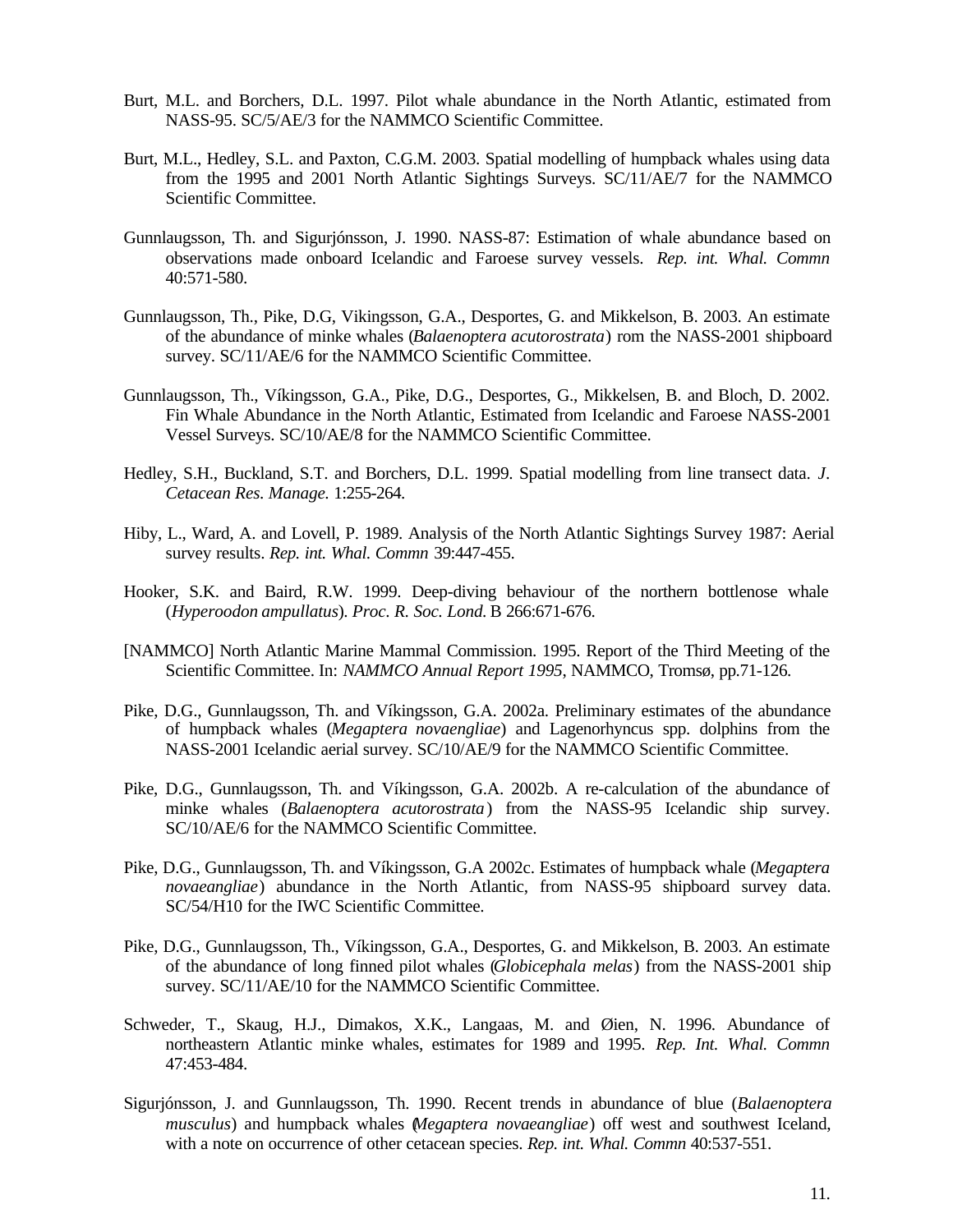- Skaug, H.J, Øien, N., Schweder, T. and Bøthun, G. 2003. Current abundance of minke whales in the northeastern Atlantic; variability in time and space. SC/55/NAM1 for the IWC Scientific Committee.
- Smith, T.D., Allen, J., Clapham, P.J., Hammond, P.S., Katona, S., Larsen, F., Lien, J., Mattila, D., Palsbøll, P.J., Sigurjónsson, J., Stevick, P.T. and Øien, N. 1999. An ocean-basin-wide markrecapture study of the North Atlantic humpback whale (*Megaptera novaengliae*). *Mar. Mam. Sci*. 15:1-32.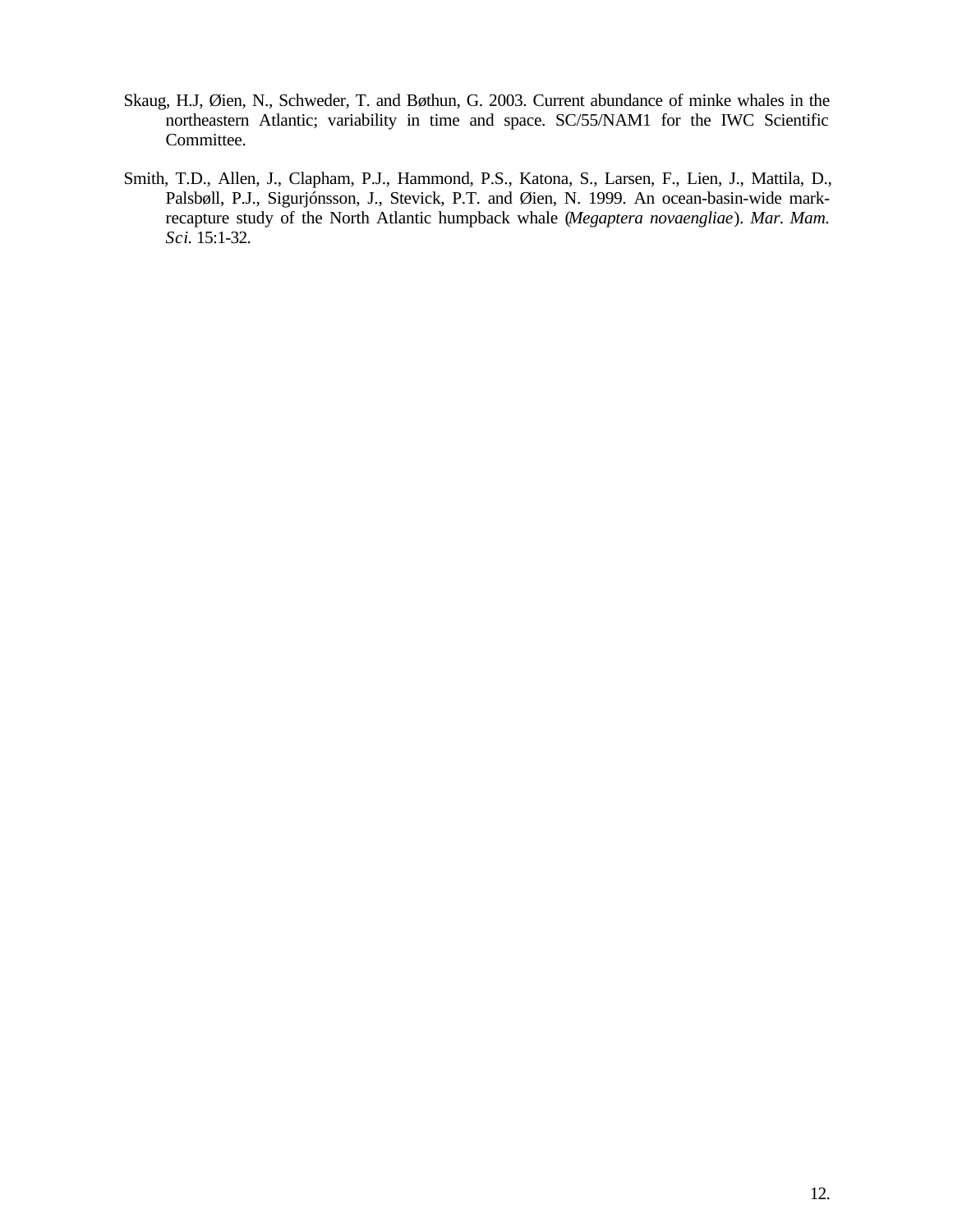Table 1. Trends in whale abundance from the NASS, 1987-2001.

| <b>AREA</b>                                     | <b>SPECIES</b>  | 1987                 |             | 1989            |             | 1995              |           | 1996-<br>2000   |           | 2001                 |           |
|-------------------------------------------------|-----------------|----------------------|-------------|-----------------|-------------|-------------------|-----------|-----------------|-----------|----------------------|-----------|
|                                                 |                 | <b>Estimate</b>      | <b>CV</b>   | <b>Estimate</b> | <b>CV</b>   | <b>Estimate</b>   | <b>CV</b> | <b>Estimate</b> | <b>CV</b> | <b>Estimate</b>      | <b>CV</b> |
| <b>Iceland Coastal</b>                          | <b>Minke</b>    | $19,200^2$           | 0.28        |                 |             | $55,900^3$        | 0.31      |                 |           | $43,600^2$           | 0.19      |
|                                                 | <b>Humpback</b> | Low <sup>4</sup>     |             |                 |             | $1,000^{5}$       | 0.37      |                 |           | $3,100^{6}$          | 0.27      |
| Iceland SW'                                     | <b>Minke</b>    | $2,900^8$            | $0.17^8$    | $na^3$          |             | $4,900^{10}$      | 0.27      |                 |           | $11,100^{11}$        | 0.46      |
|                                                 | Fin             | $3,900^{12}$         | $0.19^{12}$ | $5,300^{12}$    | $0.14^{12}$ | $14,300^{13}$     | 0.22      |                 |           | 19,000 <sup>14</sup> | 0.18      |
|                                                 | <b>Pilot</b>    | 41,500 <sup>15</sup> | $0.39^{15}$ | $132,800^{15}$  | $0.29^{15}$ | $72,100^{16}$     | 0.37      |                 |           | $34,400^{17}$        | 0.77      |
|                                                 | Humpback        | $300^{18}$           | $0.28^{18}$ | na <sup>9</sup> |             | $900^{19}$        | 0.53      |                 |           | $2,200^{27}$         | $na^{27}$ |
| Iceland <sub>SE</sub> ,<br>Farces <sup>20</sup> | <b>Minke</b>    | $2,400^8$            | $0.25^8$    | na <sup>9</sup> |             | Low <sup>21</sup> |           |                 |           | $4,100^{11}$         | 0.41      |

<sup>1</sup> From Icelandic aerial surveys.

 $2^2$  Borchers (2003). Corrected for g(0) and measurement error biases.

<sup>3</sup> Borchers *et al.* (1997). Estimate may be biased due to measurement error and  $g(0)$ .

4 6 primary sightings

 $<sup>5</sup>$  Burt et al. (2003a). Probable negative bias due to g(0).</sup>

<sup>6</sup> Pike et al. (2002a). Probable negative bias due to  $g(0)$ .

<sup>7</sup> Includes the following survey blocks:  $1987 - 3 + 4 + 5 + 6$ ;  $1989 - 2 + 3 + 9$ ;  $1995 - 3 + 4 + 7 + 9$ ;  $2001 - A + B + W$ .

<sup>8</sup> Gunnlaugsson and Sigurjónsson (1990). Calculated from Table 7b using *esw* of 2 x median sighting distance, *esw* = 0.18 nm. CV includes encounter rate variance only.

<sup>9</sup> No estimate has been calculated from these data.

<sup>10</sup> Pike et al. (2002b). Probable negative bias due to  $g(0)$ .

<sup>11</sup> Gunnlaugsson *et al.* (2003). Probable negative bias due to  $g(0)$ .

<sup>12</sup> Buckland *et al.* (1993). Probable negative bias due to g(0). Iceland NE includes Norwegian JM block for 1987. CV positively biased because pooling of estimator components over strata was not taken into account.

<sup>13</sup> Borchers and Burt (1997). Probable negative bias due to g(0). For Iceland NE, does not include estimates for JMC and NVN blocks, which are not yet available.

<sup>14</sup> Gunnlaugsson *et al.* (2002).

<sup>15</sup> Buckland *et al.* (1993). CV positively biased because pooling of estimator components over strata was not taken into account.

<sup>16</sup> Burt and Borchers (1997). Probable negative bias due to  $g(0)$ .

<sup>17</sup> Pike *et al.* (2003). Probable negative bias due to  $g(0)$ .

<sup>18</sup> Gunnlaugsson and Siguriónsson (1990). Calculated from Table 6 using *esw* of 2 x median sighting distance, *esw* = 0.95 nm. CV does not include variance due to mean pod size estimation.

<sup>19</sup> Pike *et al.* (2002c). Probable negative bias due to g(0). NE does not include JMC and NVN blocks. In 1995 SE area includes eastern blocks of aerial survey area.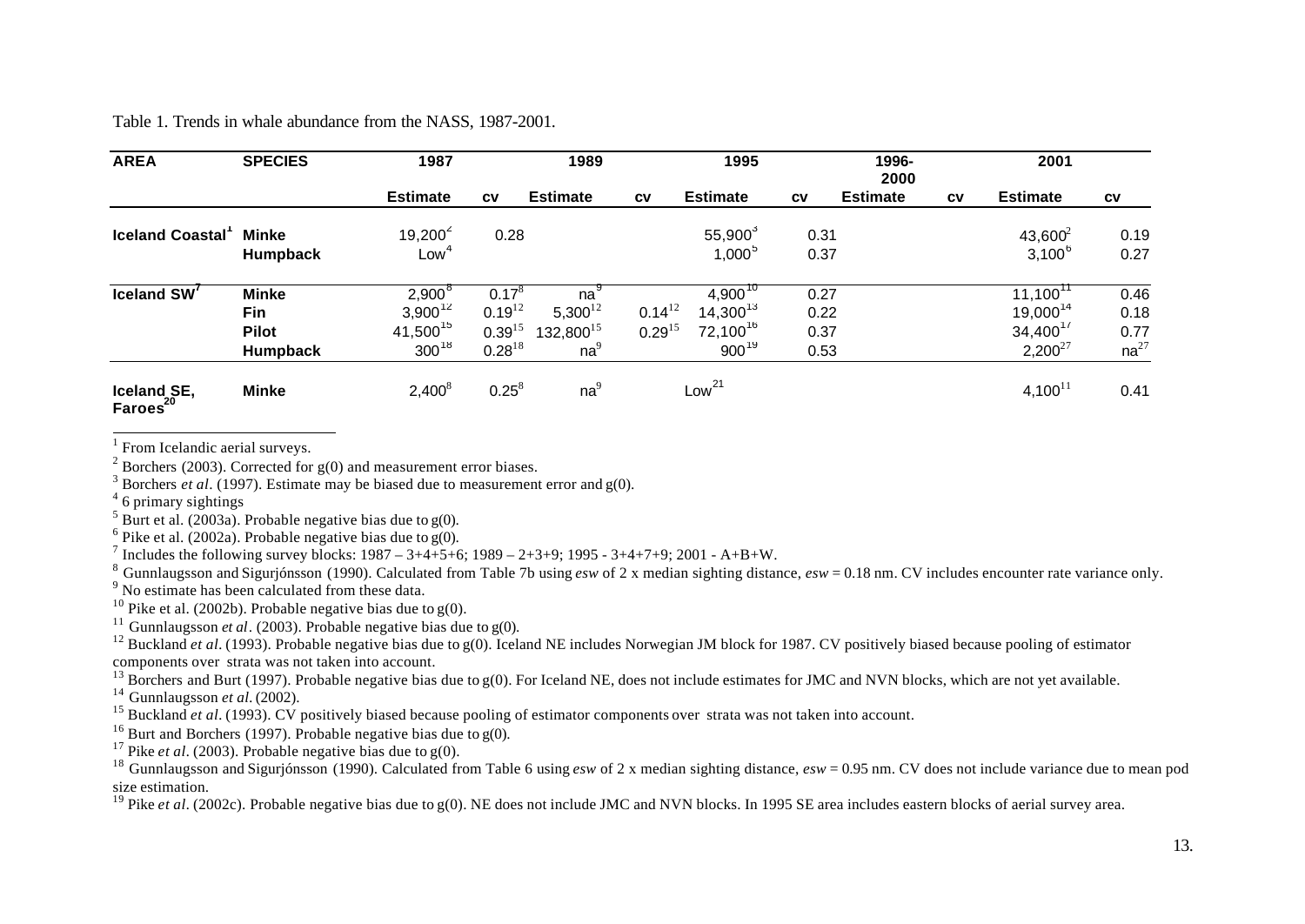| <b>AREA</b>              | <b>SPECIES</b>                                         | 1987                                                              |                                         | 1989                                                    |                                         | 1995                                                         |                           | 1996-<br>2000   |           | 2001                                                           |                                        |
|--------------------------|--------------------------------------------------------|-------------------------------------------------------------------|-----------------------------------------|---------------------------------------------------------|-----------------------------------------|--------------------------------------------------------------|---------------------------|-----------------|-----------|----------------------------------------------------------------|----------------------------------------|
|                          | Fin<br><b>Pilot</b><br>Humpback                        | <b>Estimate</b><br>$700^{12}$<br>76,500 <sup>15</sup><br>$0^{26}$ | <b>CV</b><br>$0.41^{12}$<br>$0.39^{15}$ | <b>Estimate</b><br>$1,500^{12}$<br>$132,500^{15}$<br>na | <b>CV</b><br>$0.32^{12}$<br>$0.36^{15}$ | <b>Estimate</b><br>$1,800^{13}$<br>$99,800^{16}$<br>$0^{26}$ | <b>CV</b><br>0.31<br>0.63 | <b>Estimate</b> | <b>CV</b> | <b>Estimate</b><br>$2,074^{14}$<br>$30,900^{17}$<br>$200^{27}$ | <b>CV</b><br>0.27<br>0.42<br>$na^{27}$ |
| Iceland NE <sup>22</sup> | <b>Minke</b><br>Fin<br><b>Pilot</b><br><b>Humpback</b> | $3,700^8$<br>$7,100^{12}$<br>na $^{25}$<br>$839^{18}$             | $0.23^8$<br>$0.41^{12}$<br>$0.23^{18}$  | na<br>na<br>na<br>na                                    |                                         | $12,300^{23}$<br>$1,600^{13}$<br>$0^{26}$<br>$10,903^{19}$   | 0.27<br>0.31<br>0.52      | $26,700^{24}$   | 0.14      | $8,800^{11}$<br>$4,200^{14}$<br>$0^{26}$<br>$na^{27}$          | 0.28<br>0.32                           |

<sup>20</sup> Includes the following survey blocks:  $1987 - 7 + 11 + 14$  (no sightings in southern portion of block 8);  $1989 - 4$ , 8, Faroes;  $1995$  - Faroes;  $2001$  - E.

 $21$  4 primary sightings.

<sup>22</sup> Includes the following survey blocks: 1987 – 8+9 (may need to reduce size of 8 as it extends far to the south); 1989 – not surveyed; 1995 - 5+6+JMC+NVN; 1996-2001 -NE(CM); 2001 - N+J.

<sup>23</sup>Blocks 5+6 from Pike *et al.* (2002b), blocks JMC and NVN from Schweder *et al.* 1997. Probable negative bias due to g(0) for blocks 5+6 (est. 6,100) but not for blocks JMC and NVN.

<sup>24</sup> Corrected for  $g(0)$  bias.

 $^{25}$  1 sighting.

l

 $26$  No sightings.

 $^{27}$  Burt *et al.* (2003). CV's not given for block estimates. No individual estimate given for NE blocks.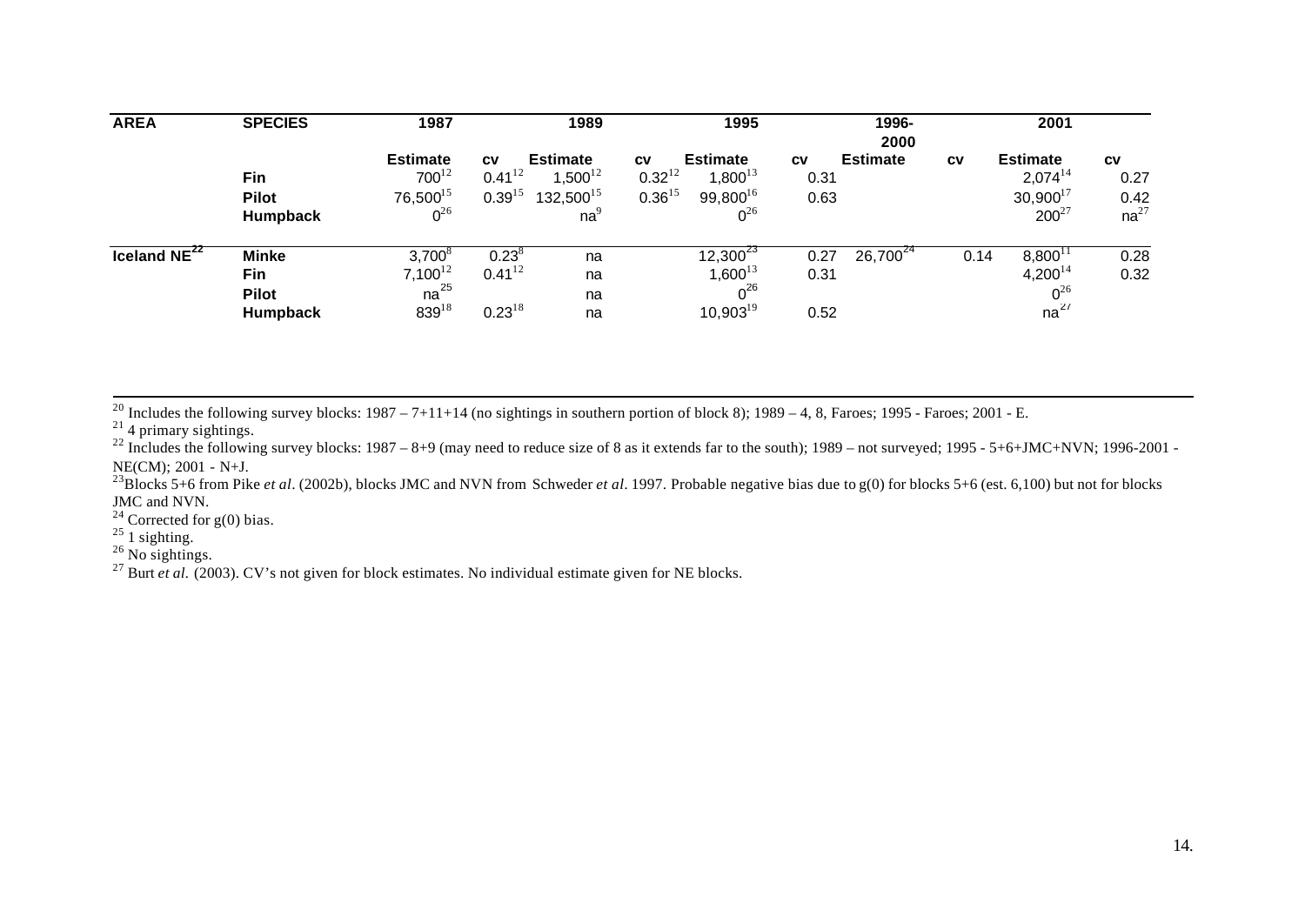| <b>AREA</b>      | <b>SPECIES</b> | 1987            |           | 1989            |           | 1995                         |           | 1996-<br>2000         |           | 2001                         |  |
|------------------|----------------|-----------------|-----------|-----------------|-----------|------------------------------|-----------|-----------------------|-----------|------------------------------|--|
|                  |                | <b>Estimate</b> | <b>CV</b> | <b>Estimate</b> | <b>CV</b> | <b>Estimate</b>              | <b>CV</b> | <b>Estimate</b>       | <b>CV</b> | <b>Estimate</b><br><b>CV</b> |  |
| <b>Norway EB</b> | <b>Minke</b>   |                 |           | $34,700^{28}$   | 0.203     | $56,300^{28}$                | 0.136     | $43,800^{29}$         | 0.15      |                              |  |
| <b>Norway ES</b> | <b>Minke</b>   |                 |           | $13,400^{28}$   |           | $0.192$ 26,000 <sup>28</sup> |           | $0.112$ $18.200^{29}$ | 0.25      |                              |  |
| <b>Norway EC</b> | <b>Minke</b>   |                 |           | $2,600^{28}$    | 0.249     | $2,500^{28}$                 | 0.228     | $600^{29}$            | 0.26      |                              |  |
| <b>Norway EN</b> | <b>Minke</b>   |                 |           | $14,000^{28}$   | 0.276     | $27,400^{28}$                | 0.206     | $17,900^{29}$         | 0.25      |                              |  |

l

<sup>&</sup>lt;sup>28</sup> Schweder *et al.* (1997). Corrected for  $g(0)$ .

<sup>&</sup>lt;sup>29</sup> Skaug *et al.* (2003). Corrected for  $g(0)$ .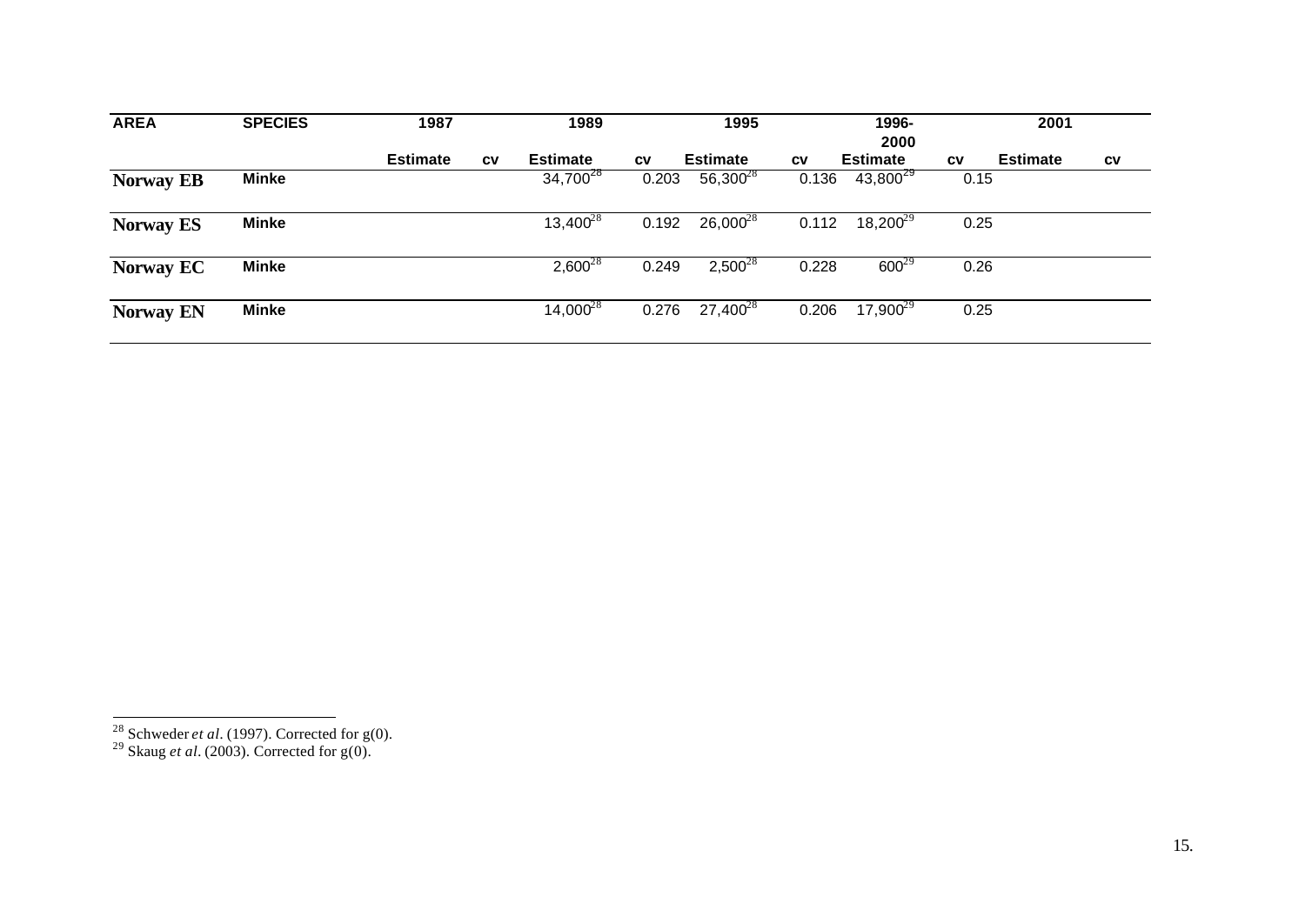|             |                                                         | SURVEY SPECIES RECOMMENDED FUTURE WORK                                                                                                                                                                                                                           | <b>Ref</b>  |
|-------------|---------------------------------------------------------|------------------------------------------------------------------------------------------------------------------------------------------------------------------------------------------------------------------------------------------------------------------|-------------|
| 1987 air    | Minke                                                   | More flexible error model based on gamma<br>1.<br>distribution.                                                                                                                                                                                                  | SC/11/AE/4  |
| 1995 air    | Minke                                                   | Redo conventional analysis to determine integrity of<br>1.<br>the dataset analysed by Borchers (1997).<br>Depending on results, investigate the effect of various<br>2.<br>levels of measurement error.                                                          | SC/5/AE/2   |
|             | Dolphins<br>Humpback 1.                                 | Estimate unfinished from this and earlier surveys.<br>Conventional analysis.<br>Determine availability/applicability of other covariates<br>2.<br>to improve spatial analysis.<br>Carry out integrated spatial analysis of aerial and<br>3.<br>shipboard survey. | SC/11/AE/7  |
| 1995 ship   | Minke                                                   | None.                                                                                                                                                                                                                                                            | SC/10/AE/6  |
|             | Fin                                                     | None.                                                                                                                                                                                                                                                            | SC/5/AE/1   |
|             | Sei                                                     | None.                                                                                                                                                                                                                                                            | SC/5/AE/1   |
|             | Humpback None.                                          |                                                                                                                                                                                                                                                                  | SC/9/9      |
|             |                                                         | Humpback 1. Determine availability/applicability of other covariates SC/11/AE/7<br>to improve spatial analysis.<br>Carry out integrated spatial analysis of aerial and<br>2.<br>shipboard survey.                                                                |             |
|             | Blue                                                    | None.                                                                                                                                                                                                                                                            | SC/11/AE/12 |
|             | Pilot                                                   | None.                                                                                                                                                                                                                                                            | SC/5/AE/3   |
|             | Bottlenose None.                                        |                                                                                                                                                                                                                                                                  | SC/11/AE/11 |
| 2001 air    | Minke                                                   | None.                                                                                                                                                                                                                                                            | SC/11/AE/4  |
|             | Dolphins                                                | 1. Use double platform data to correct perception bias.                                                                                                                                                                                                          | SC/10/AE/9  |
|             | Humpback None.<br>Humpback 1.<br>(spatial)<br>analysis) | Determine availability/applicability of other covariates SC/11/AE/7<br>to improve spatial analysis.<br>Carry out integrated spatial analysis of aerial and<br>2.<br>shipboard survey.                                                                            | SC/10/AE/9  |
| $2001$ ship | Minke                                                   | 1. Use double platform data to correct perception bias.                                                                                                                                                                                                          | SC/11/AE/6  |
|             | Fin                                                     | None.                                                                                                                                                                                                                                                            | SC/11/AE/8  |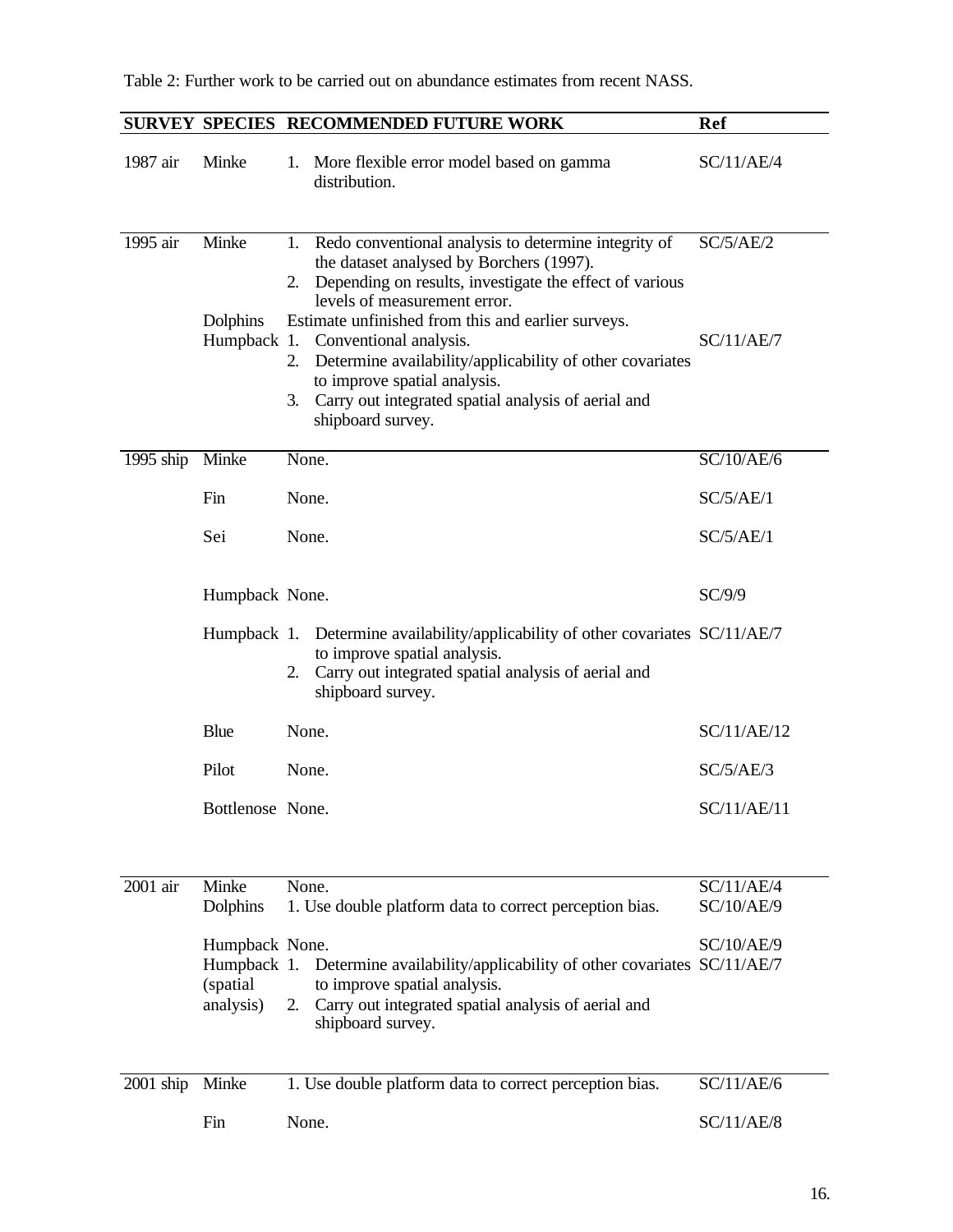| <b>SURVEY</b> |       | <b>SPECIES RECOMMENDED FUTURE WORK</b>                                                                          | Ref         |
|---------------|-------|-----------------------------------------------------------------------------------------------------------------|-------------|
|               |       | Humpback 1. Determine availability/applicability of other covariates SC/11/AE/7<br>to improve spatial analysis. |             |
|               |       | Carry out integrated spatial analysis of aerial and<br>2.<br>shipboard survey.                                  |             |
|               | Blue  | None.                                                                                                           | SC/11/AE/12 |
|               | Pilot | None.                                                                                                           | SC/11/AE/10 |
|               |       | Bottlenose Use available diving data to place bounds on a correction<br>for availability bias.                  | SC/11/AE/11 |
|               | Sperm | Conduct studies to determine dive times and cueing rate,<br>and use to correct abundance estimate.              | SC/10/AE/13 |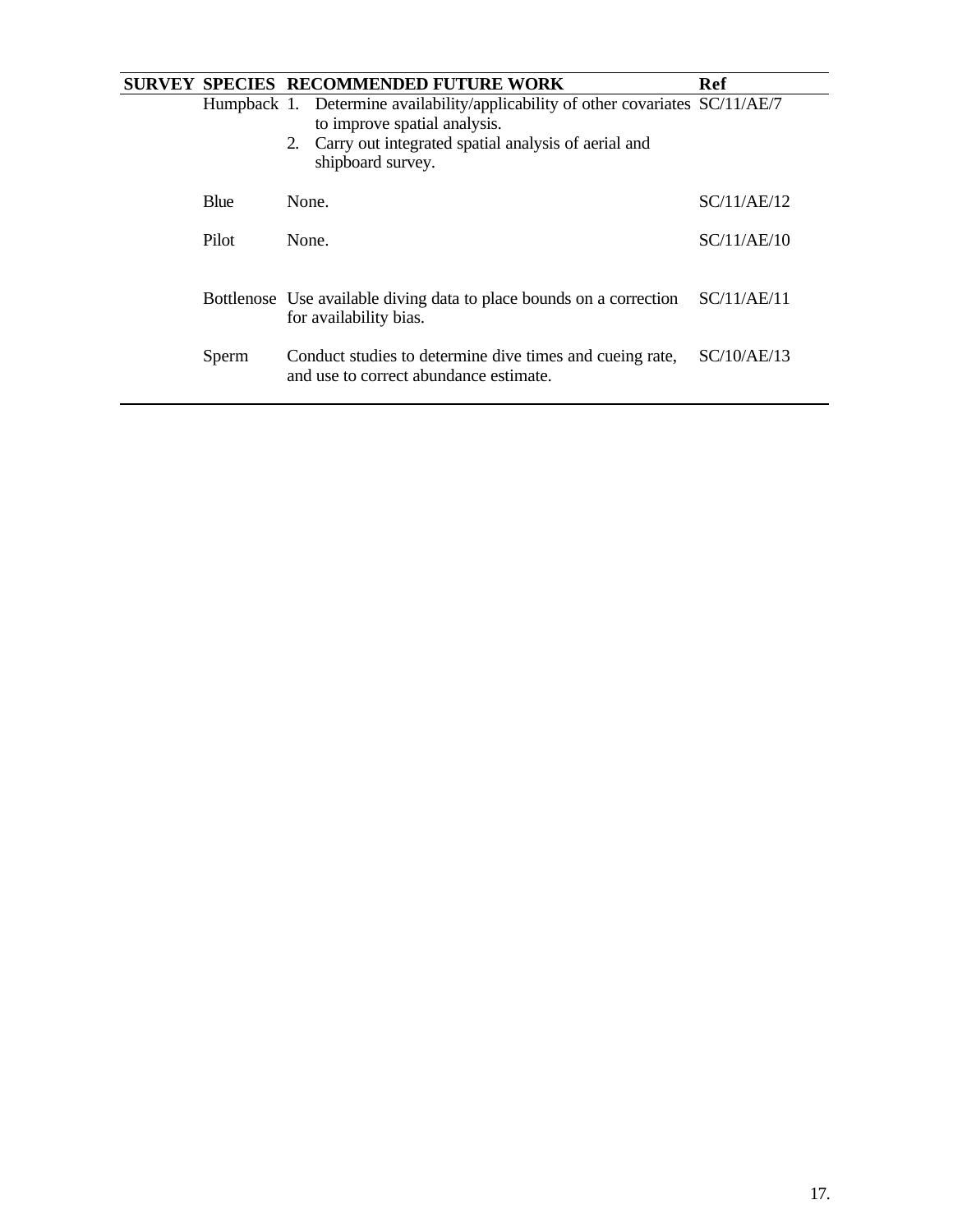## **LIST OF PARTICIPANTS**

#### **Dr David Borchers**

Research Unit for Wildlife Population Assessment, Maths Institute, North Haugh, University of St Andrews, Fife KY16 9SS Scotland Tel: +44 1334 463806 Fax: +44 1334 463748 Email: dlb@st-and.ac.uk

#### **Dr Louise Burt**

Research Unit for Wildlife Population Assessment, Maths Institute, North Haugh, University of St Andrews, Fife KY16 9SS Scotland Tel: +44 1334 463806 Fax: +44 1334 463748 Email: louise@mcs.st-and.ac.uk

#### **Dr Genevieve Desportes,**

Fjord and Bælt Centre, Margrethes Plads 1, DL-5300 Kerteminde, Denmark. Tel: +45 65 32 57 83 Fax: +45 65 32 42 64 Email: genevieve@fjord-baelt.dk

#### **Mr Þorvaldur Gunnlaugsson**

Marine Research Institute, PO Box 1390, IS-121 Reykjavik, Iceland Tel: +354 5331363 Fax: +354 5623790 Email: thg@hafro.is

#### **Dr Phil Hammond,**

Sea Mammal Research Unit, University of St Andrews, St Andrews, Fife KY16 8LB Scotland Tel: +44 1334 463222 Fax: +44 1334 462632 Email: psh2@st-and.ac.uk

#### **Dr Sharon Hedley**

Research Unit for Wildlife Population Assessment, Maths Institute, North Haugh, University of St Andrews, Fife KY16 9SS Scotland Tel: +44 1334 463806 Fax: +44 1334 463748 Email: sharon@mcs.st-and.ac.uk

#### **MrBjarni Mikkelson**

Natural History Museum, Futalag 40, FR-100 Tórshavn, Faroe Islands Tel: +298 31 85 88 Fax: +298 31 85 89 Email: bjarnim@ngs.fo

#### **Dr Nils Øien**

Institute of Marine Research, P.O.Box 1870 Nordnes, N-5024 Bergen, Norway Tel: +47 55 23 86 11 Fax: +47 55 23 86 17 Email: nils@imr.no

#### **Dr Charles Paxton**

Research Unit for Wildlife Population Assessment, Maths Institute, North Haugh, University of St Andrews Fife KY16 9SS Scotland Tel: +44 1334 463806 Fax: +44 1334 463748 Email: charles@mcs.st-and.ac.uk

## **Mr DanielPike**

Scientific Secretary, North Atlantic Marine Mammal Commission, Polar Environmental Centre, N-9296 Tromsø, Norway Tel: +47 77 75 01 77 Fax: +47 77 75 01 81 Email: dan.pike@nammco.no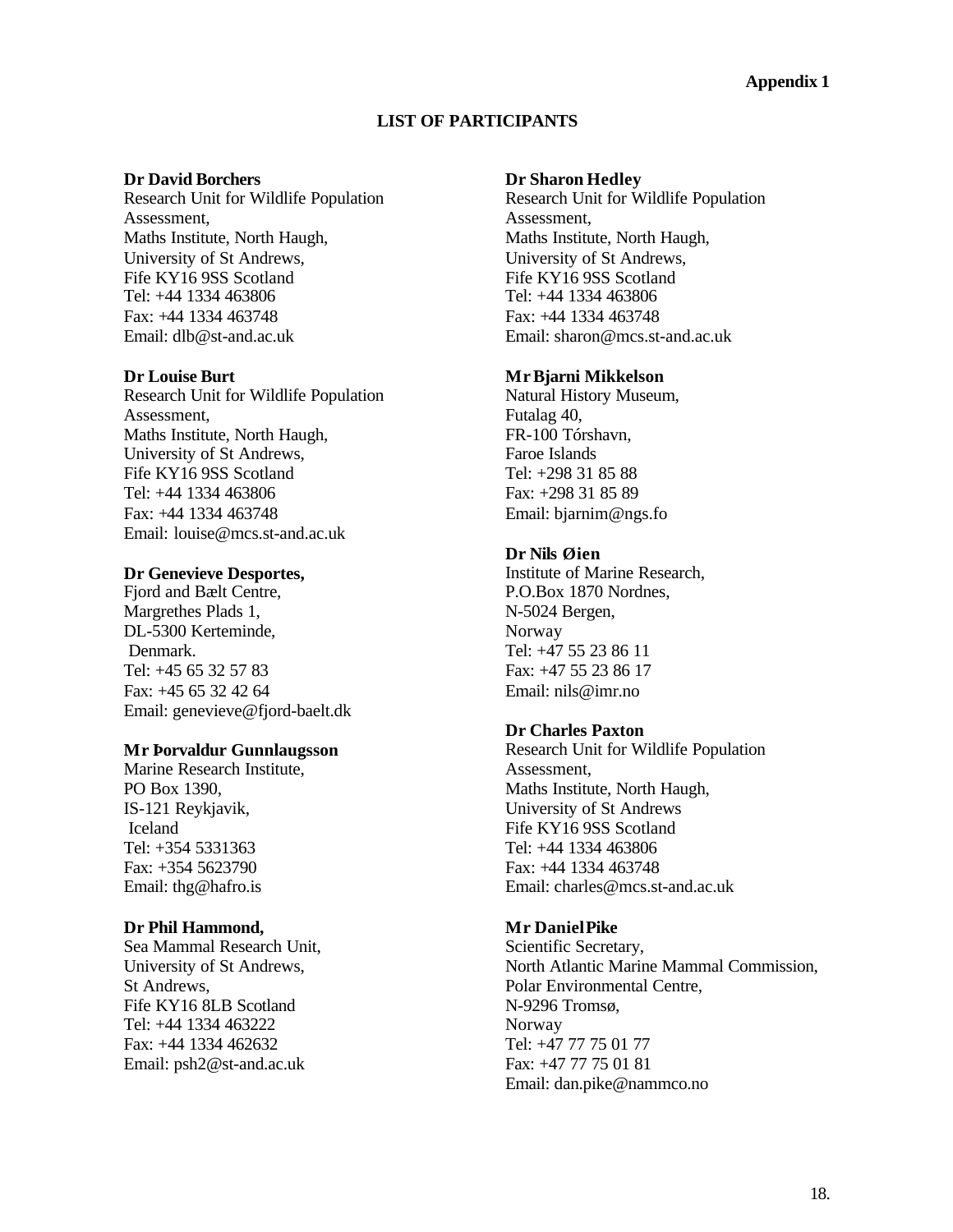## **Dr Tore Schweder**

Department of Economics, University of Oslo, P.O. Box 1095, Blindern, N-0317 Oslo, Norway Tel: +47 22 85 51 44 Fax: +47 22 85 50 35 Email: tore.schweder@econ.uio.no

# **Mr Gísli Víkingsson**

Marine Research Institute, PO Box 1390, IS-121 Reykjavik, Iceland Tel: +354 5520 240 Fax: +354 5623 790 Email: gisli@hafro.is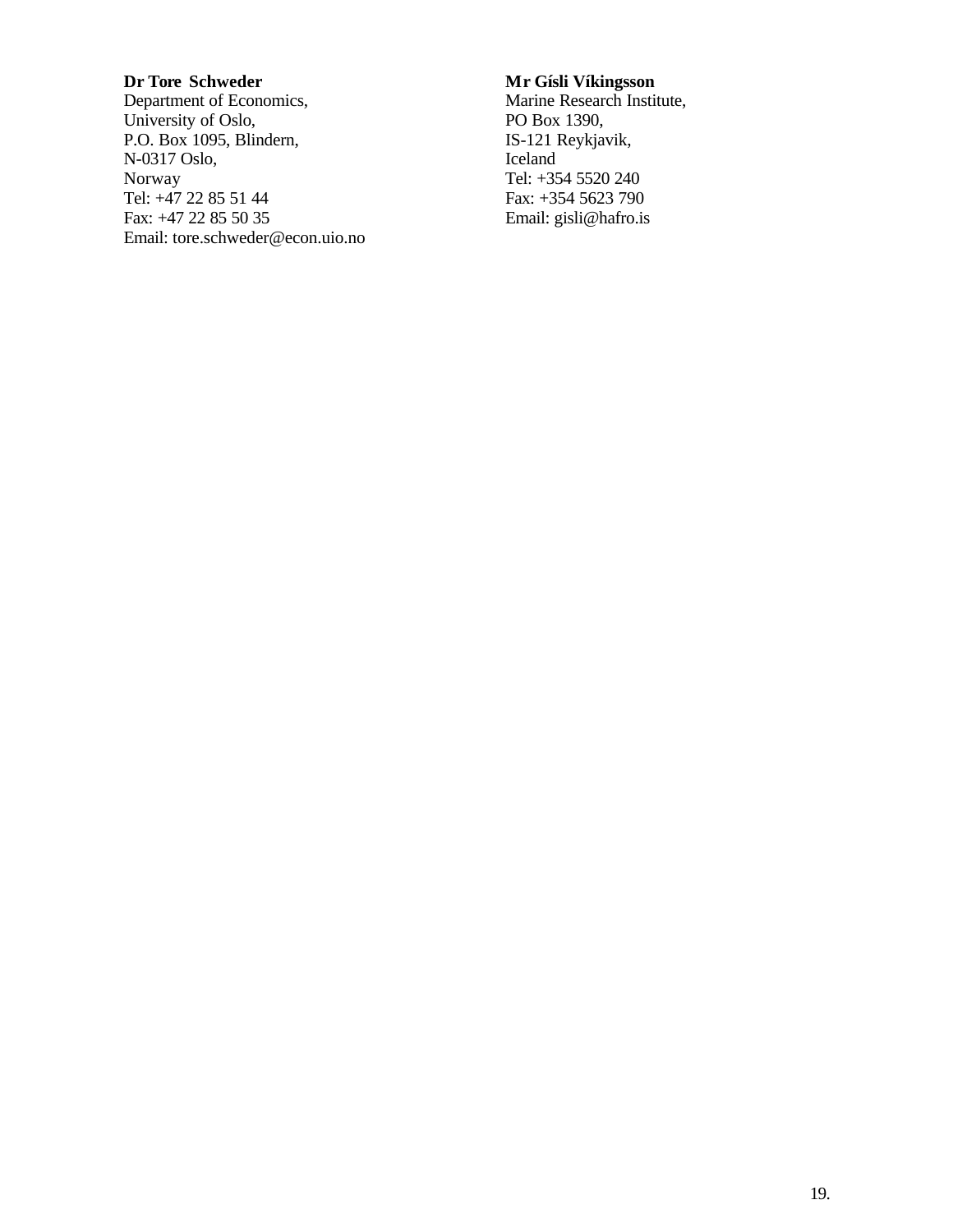#### **AGENDA**

- 1. OPENING REMARKS
- 2. ADOPTION OF AGENDA
- 3. APPOINTMENT OF RAPPORTEUR
- 4. REVIEW OF AVAILABLE DOCUMENTS AND REPORTS

#### 5. MINKE WHALES

- i. 2001 ship survey
- ii. 2001 and 1987 aerial surveys around Iceland
- iii. Combined estimates
- iv. Trends in abundance
- 6. HUMPBACK WHALES
	- i. Spatial analysis- 2001 shipboard and aerial surveys
	- ii. Spatial analysis- 1995 shipboard and aerial surveys
	- iii. Trends in abundance
	- iv. Combining estimates
- 7. OTHER SPECIES
	- i. Fin whales
	- ii. *Lagenorhynchus* dolphins
	- iii. Pilot whales
	- iv. Sperm whales
	- v. Bottlenose whales
	- vi. Blue whales
	- vii. Killer whales
- 8. ADDITIONAL ANALYSES TO BE CARRIED OUT
- 9. STRUCTURING INTEGRATED ANALYSES FROM ALL NASS
- 10. FUTURE OF THE NASS
- 11. PUBLICATION OF SURVEY RESULTS
- 12. OTHER BUSINESS
- 13. ADOPTION OF REPORT.